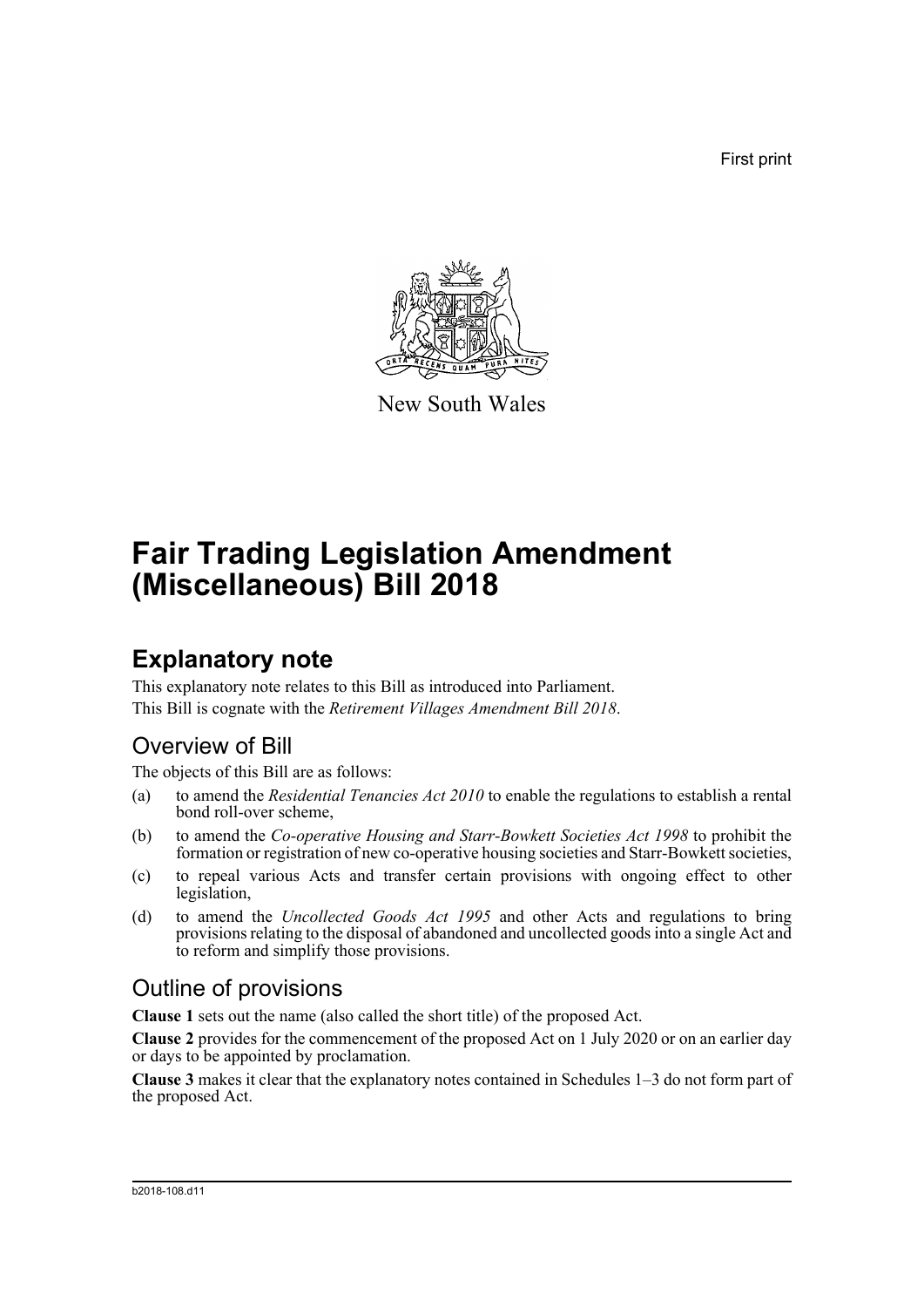### **Schedule 1 Amendment of Residential Tenancies Act 2010 No 42**

**Schedule 1** makes the amendments referred to in paragraph (a) of the Overview.

## **Schedule 2 Amendments relating to repeals and transfers**

**Schedule 2** makes the amendments referred to in paragraphs (b) and (c) of the Overview.

The amendments to each Act are explained in detail in the explanatory note relating to the Act concerned set out in the Schedule.

## **Schedule 3 Amendments relating to uncollected goods**

**Schedule 3** makes the amendments referred to in paragraph (d) of the Overview.

The amendments to each Act and instrument are explained in detail in the explanatory note relating to the Act or instrument concerned set out in the Schedule.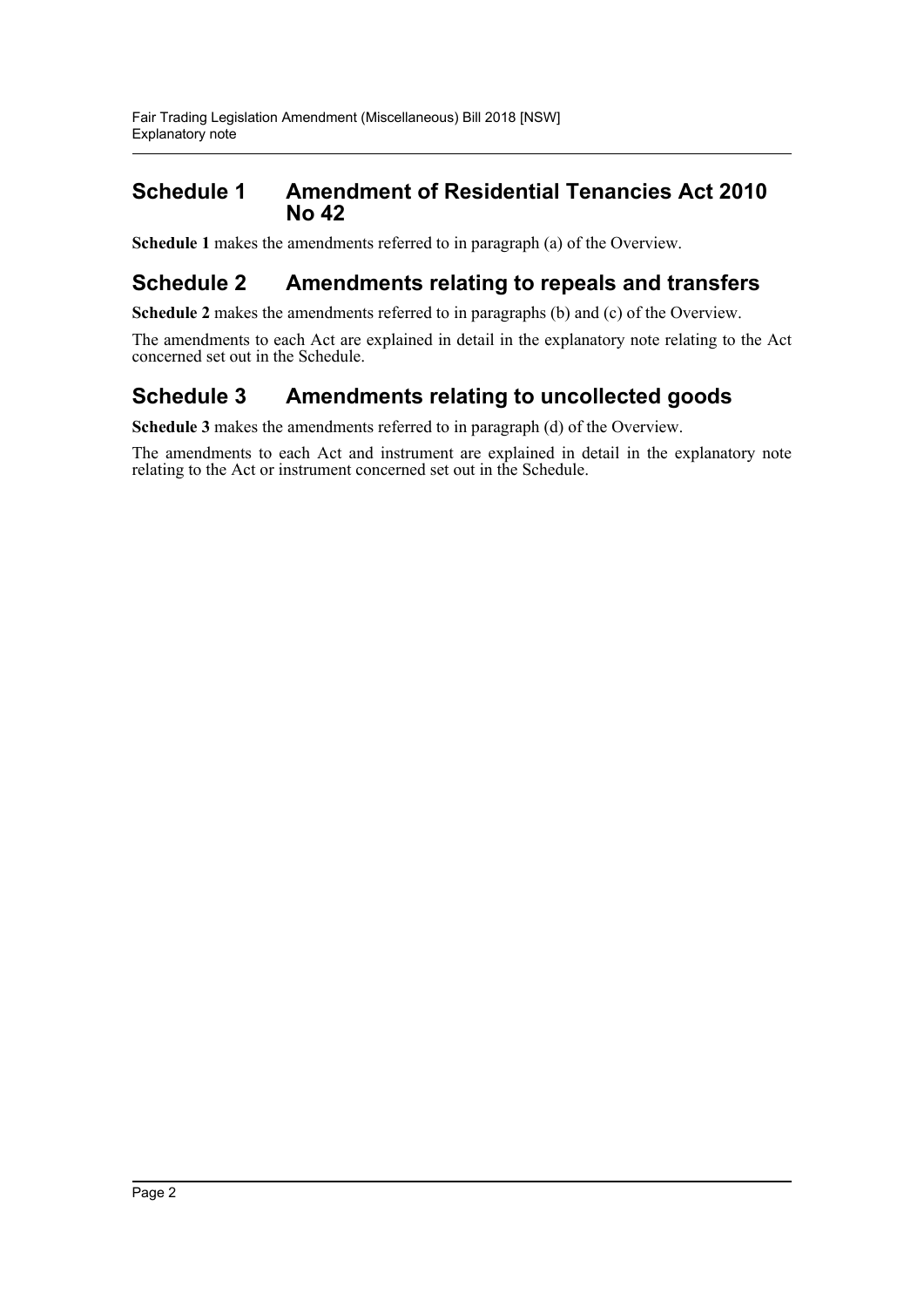First print



New South Wales

# **Fair Trading Legislation Amendment (Miscellaneous) Bill 2018**

# **Contents**

|                   |   |                                                          | Page |
|-------------------|---|----------------------------------------------------------|------|
|                   |   | Name of Act                                              | 2    |
|                   |   | Commencement                                             | 2    |
|                   | 3 | <b>Explanatory notes</b>                                 | 2    |
| <b>Schedule 1</b> |   | <b>Amendment of Residential Tenancies Act 2010 No 42</b> | 3    |
| <b>Schedule 2</b> |   | Amendments relating to repeals and transfers             |      |
| <b>Schedule 3</b> |   | Amendments relating to uncollected goods                 | 10   |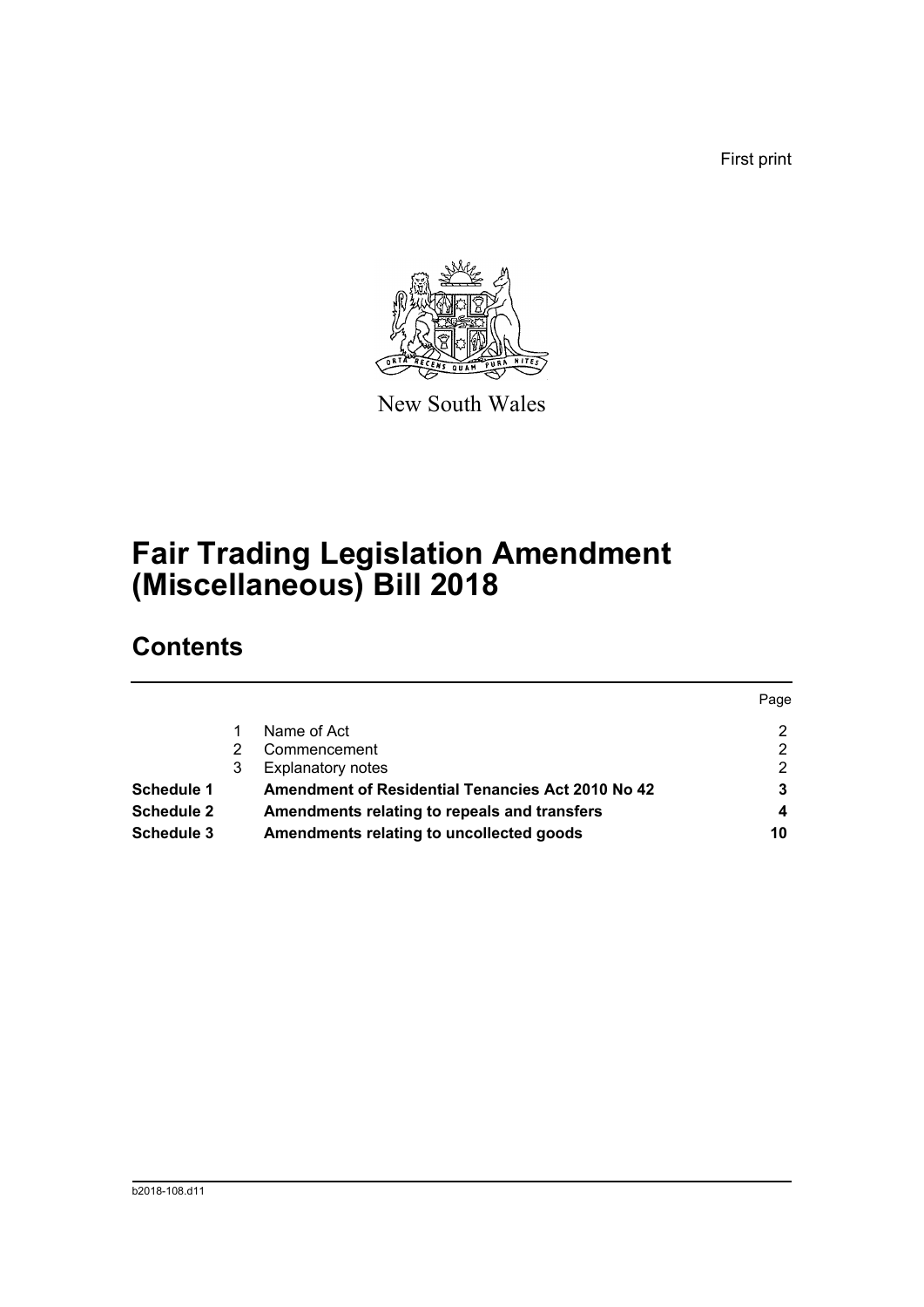

New South Wales

# **Fair Trading Legislation Amendment (Miscellaneous) Bill 2018**

No , 2018

### **A Bill for**

An Act to amend various Acts and Regulations administered by the Minister for Innovation and Better Regulation; and other related matters.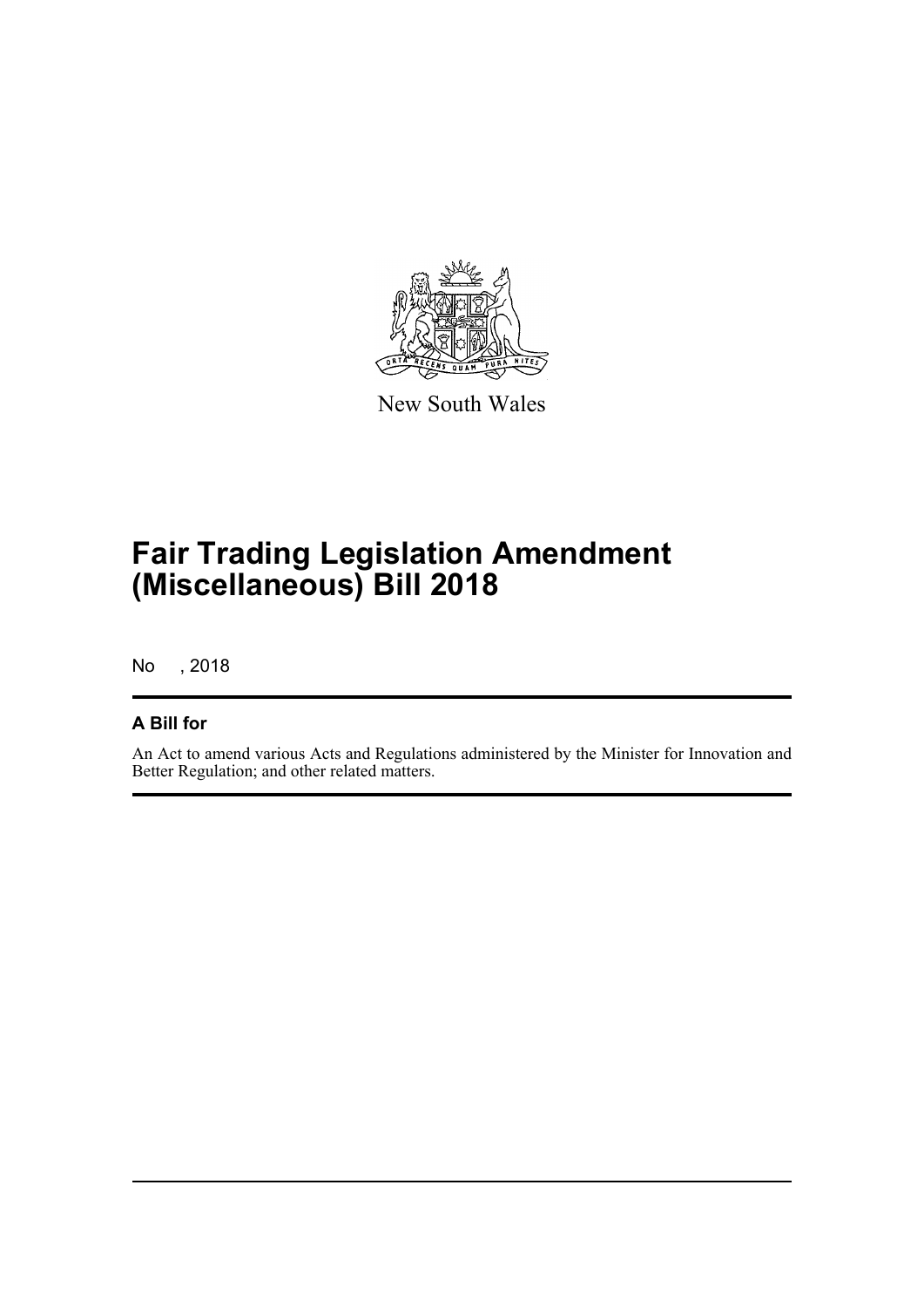Fair Trading Legislation Amendment (Miscellaneous) Bill 2018 [NSW]

<span id="page-4-2"></span><span id="page-4-1"></span><span id="page-4-0"></span>

| The Legislature of New South Wales enacts:                                                                      |                |
|-----------------------------------------------------------------------------------------------------------------|----------------|
| Name of Act                                                                                                     | $\overline{2}$ |
| This Act is the Fair Trading Legislation Amendment (Miscellaneous) Act 2018.                                    | 3              |
| <b>Commencement</b>                                                                                             | 4              |
| This Act commences on 1 July 2020 or on an earlier day or days to be appointed by<br>proclamation.              | 5<br>6         |
| <b>Explanatory notes</b>                                                                                        | 7              |
| The matter appearing under the heading "Explanatory note" in Schedules $1-3$ does<br>not form part of this Act. | 8<br>9         |
|                                                                                                                 |                |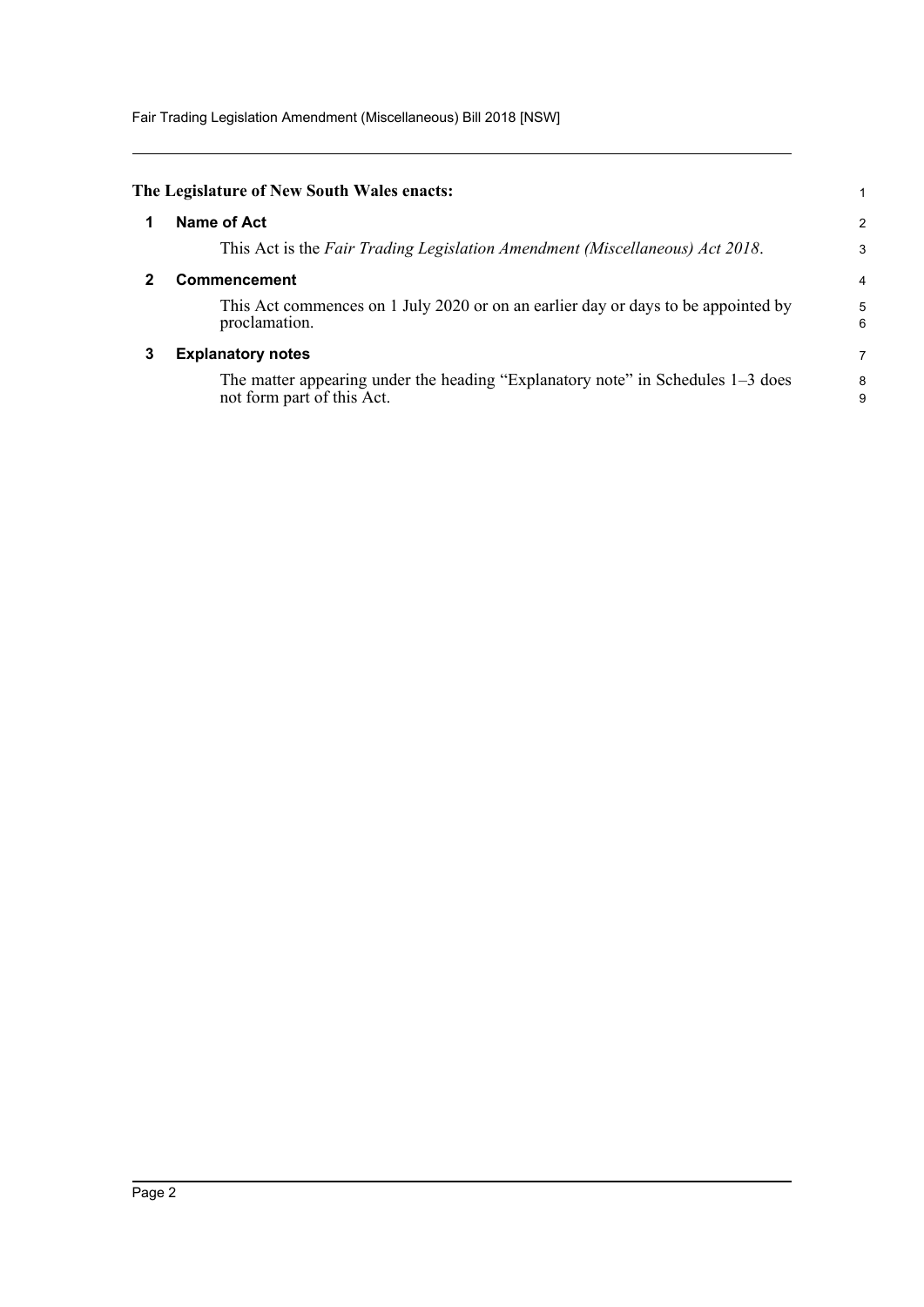### <span id="page-5-0"></span>**Schedule 1 Amendment of Residential Tenancies Act 2010 No 42** 2

**Part 8, Division 7** 3

Insert after Division 6 of Part 8: 4

#### **Division 7 Roll-over of existing rental bond** <sup>5</sup>

#### **186A Regulations may establish rental bond roll-over scheme** 6

- (1) The regulations may make provision for or with respect to the establishment 7 of a rental bond roll-over scheme to enable a rental bond deposited with the 8 Secretary in relation to a tenancy (a *deposited rental bond*) to be used for the 9 purposes of a rental bond required for another tenancy. 10
- (2) Without limiting subsection (1), the regulations may make provision for or 11 with respect to the following: 12
	- (a) eligibility for participation in the scheme,  $\frac{13}{2}$
	- (b) the circumstances in which a deposited rental bond may be treated as the 14 rental bond for another tenancy, 15
	- (c) the payment of additional amounts by a tenant towards a rental bond for 16 another tenancy if the amount of a deposited rental bond is insufficient 17 to cover the rental bond for the other tenancy, 18
	- (d) the payment of a refund if the amount of a rental bond for the other 19 tenancy is less than the deposited rental bond for the original tenancy, 20
	- (e) any fee or deposit that must be paid to the Secretary to enable rental 21 bond roll-over to occur, 22
	- (f) the times or periods within which actions must be completed in relation 23 to the payment of bonds (and the variation of those times or periods) and 24 the consequences of failure to complete actions within those times or 25 periods, 26
	- (g) remedies for contraventions of the scheme, 27
	- (h) the making of claims against a deposited rental bond (whether before or 28 after it is treated as the rental bond for another tenancy), 29
	- (i) the application of provisions of this Part to the scheme (whether with or 30 without modifications). 31
- (3) In this section, *modification* includes an addition, omission or substitution. 32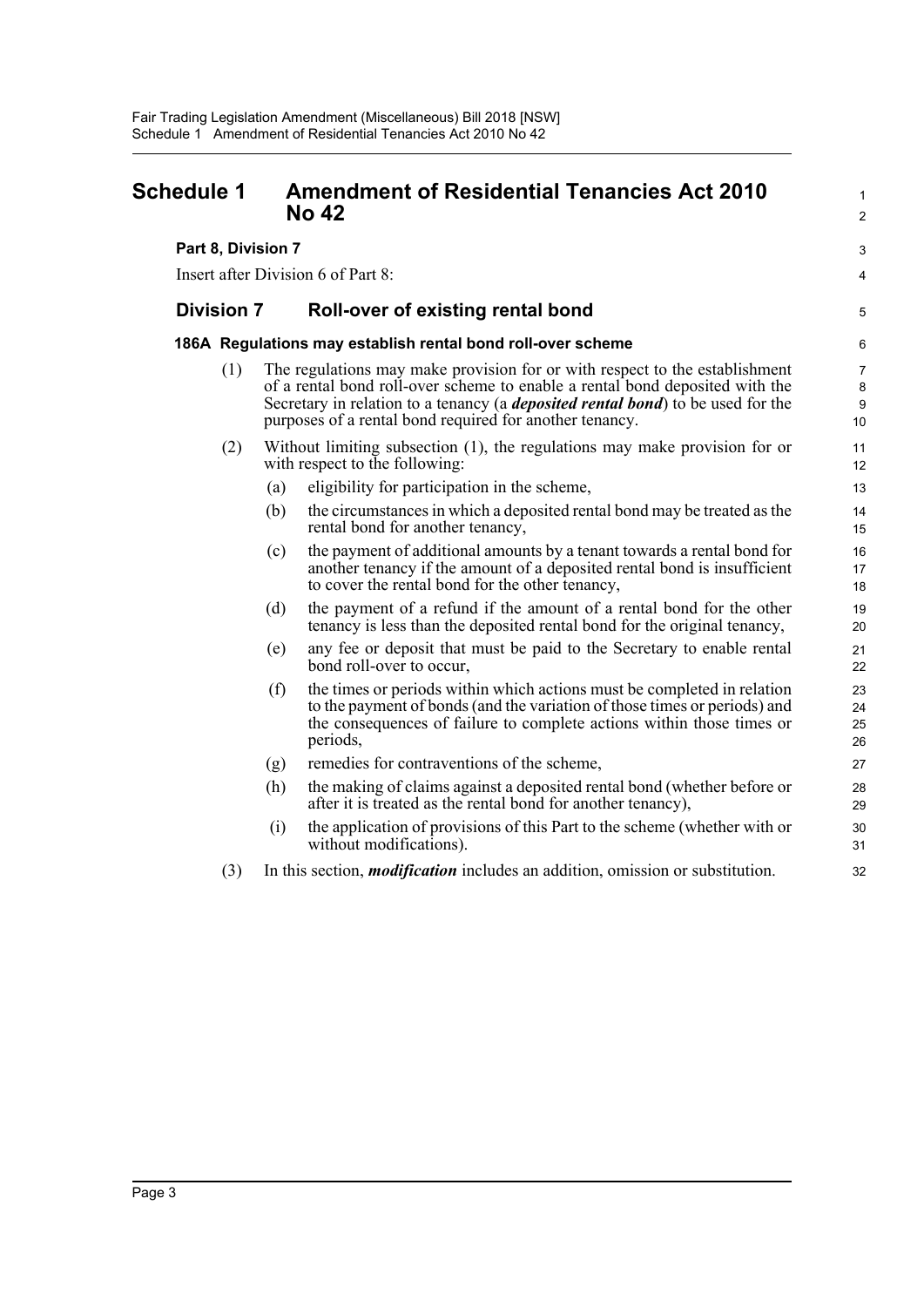<span id="page-6-0"></span>

|       | <b>Schedule 2</b> |                         |                       | Amendments relating to repeals and transfers                                                                                                                                                                                                                                                                                                                                                                                                                                                                                                                                                      |                                        |  |
|-------|-------------------|-------------------------|-----------------------|---------------------------------------------------------------------------------------------------------------------------------------------------------------------------------------------------------------------------------------------------------------------------------------------------------------------------------------------------------------------------------------------------------------------------------------------------------------------------------------------------------------------------------------------------------------------------------------------------|----------------------------------------|--|
| 2.1   |                   |                         |                       | Co-operative Housing and Starr-Bowkett Societies Act 1998 No 11                                                                                                                                                                                                                                                                                                                                                                                                                                                                                                                                   | 2                                      |  |
| [1]   |                   | <b>Section 2A</b>       |                       |                                                                                                                                                                                                                                                                                                                                                                                                                                                                                                                                                                                                   | З                                      |  |
|       |                   | Insert after section 2: |                       |                                                                                                                                                                                                                                                                                                                                                                                                                                                                                                                                                                                                   | 4                                      |  |
|       | 2A                | members                 |                       | Prohibition on formation or registration of new societies and admission of new                                                                                                                                                                                                                                                                                                                                                                                                                                                                                                                    |                                        |  |
|       |                   |                         |                       | Despite any other provision of this Act:                                                                                                                                                                                                                                                                                                                                                                                                                                                                                                                                                          | 7                                      |  |
|       |                   |                         | (a)                   | a society cannot be formed or registered on or after the commencement<br>of this section, and                                                                                                                                                                                                                                                                                                                                                                                                                                                                                                     | ε<br>ς                                 |  |
|       |                   |                         | (b)                   | a Starr-Bowkett society cannot admit any person to membership on or<br>after that commencement.                                                                                                                                                                                                                                                                                                                                                                                                                                                                                                   | 1 <sub>C</sub><br>11                   |  |
| $[2]$ |                   |                         |                       | Schedule 5 Savings, transitional and other provisions                                                                                                                                                                                                                                                                                                                                                                                                                                                                                                                                             | 12                                     |  |
|       |                   |                         |                       | Omit clause 2 (1). Insert instead:                                                                                                                                                                                                                                                                                                                                                                                                                                                                                                                                                                | 13                                     |  |
|       |                   | (1)                     |                       | The regulations may contain provisions of a savings or transitional nature<br>consequent on the enactment of this Act or any Act that amends this Act.                                                                                                                                                                                                                                                                                                                                                                                                                                            | 14<br>15                               |  |
|       |                   | Societies Act 1998.     |                       | Item [1] of the proposed amendments provides that no new co-operative housing societies or<br>Starr-Bowkett societies may be formed or registered under the Co-operative Housing and<br>Starr-Bowkett Societies Act 1998 on or after the commencement of the amendment. The amendment<br>also prohibits existing Starr-Bowkett societies from admitting new members on or after that date.<br>Item [2] provides for the making of savings and transitional regulations consequent on the enactment<br>of the proposed Act or any other Act that amends the Co-operative Housing and Starr-Bowkett | 17<br>18<br>19<br>20<br>21<br>22<br>23 |  |
| 2.2   |                   |                         |                       | Fair Trading Act 1987 No 68                                                                                                                                                                                                                                                                                                                                                                                                                                                                                                                                                                       | 24                                     |  |
|       |                   | <b>Schedule 7</b>       |                       |                                                                                                                                                                                                                                                                                                                                                                                                                                                                                                                                                                                                   | 25                                     |  |
|       |                   |                         |                       | Insert in appropriate order:                                                                                                                                                                                                                                                                                                                                                                                                                                                                                                                                                                      | 26                                     |  |
|       |                   | <b>Schedule 7</b>       |                       | Provisions transferred by the Fair Trading<br><b>Legislation Amendment (Miscellaneous) Act</b><br>2018                                                                                                                                                                                                                                                                                                                                                                                                                                                                                            | 27<br>28<br>29                         |  |
|       | Part 1            |                         |                       | <b>Repeal and transfers</b>                                                                                                                                                                                                                                                                                                                                                                                                                                                                                                                                                                       | 30                                     |  |
|       | 1                 |                         | <b>Repeal of Acts</b> |                                                                                                                                                                                                                                                                                                                                                                                                                                                                                                                                                                                                   | 31                                     |  |
|       |                   |                         |                       | The Innkeepers Act 1968 and the Prices Regulation Act 1948 are repealed.                                                                                                                                                                                                                                                                                                                                                                                                                                                                                                                          | 32                                     |  |
|       | $\mathbf{2}$      |                         |                       | <b>Provisions transferred to this Schedule</b>                                                                                                                                                                                                                                                                                                                                                                                                                                                                                                                                                    | 33                                     |  |
|       |                   |                         | apply:                | Parts 2 and 3 re-enact the following provisions (with minor modifications) and<br>are transferred provisions to which section 30A of the Interpretation Act 1987                                                                                                                                                                                                                                                                                                                                                                                                                                  | 34<br>35<br>36                         |  |
|       |                   |                         | (a)                   | sections 5–8 of the <i>Innkeepers Act 1968</i> ,                                                                                                                                                                                                                                                                                                                                                                                                                                                                                                                                                  | 37                                     |  |
|       |                   |                         | (b)                   | sections 41, 42 and 59 of the Prices Regulation Act 1948.                                                                                                                                                                                                                                                                                                                                                                                                                                                                                                                                         | 38                                     |  |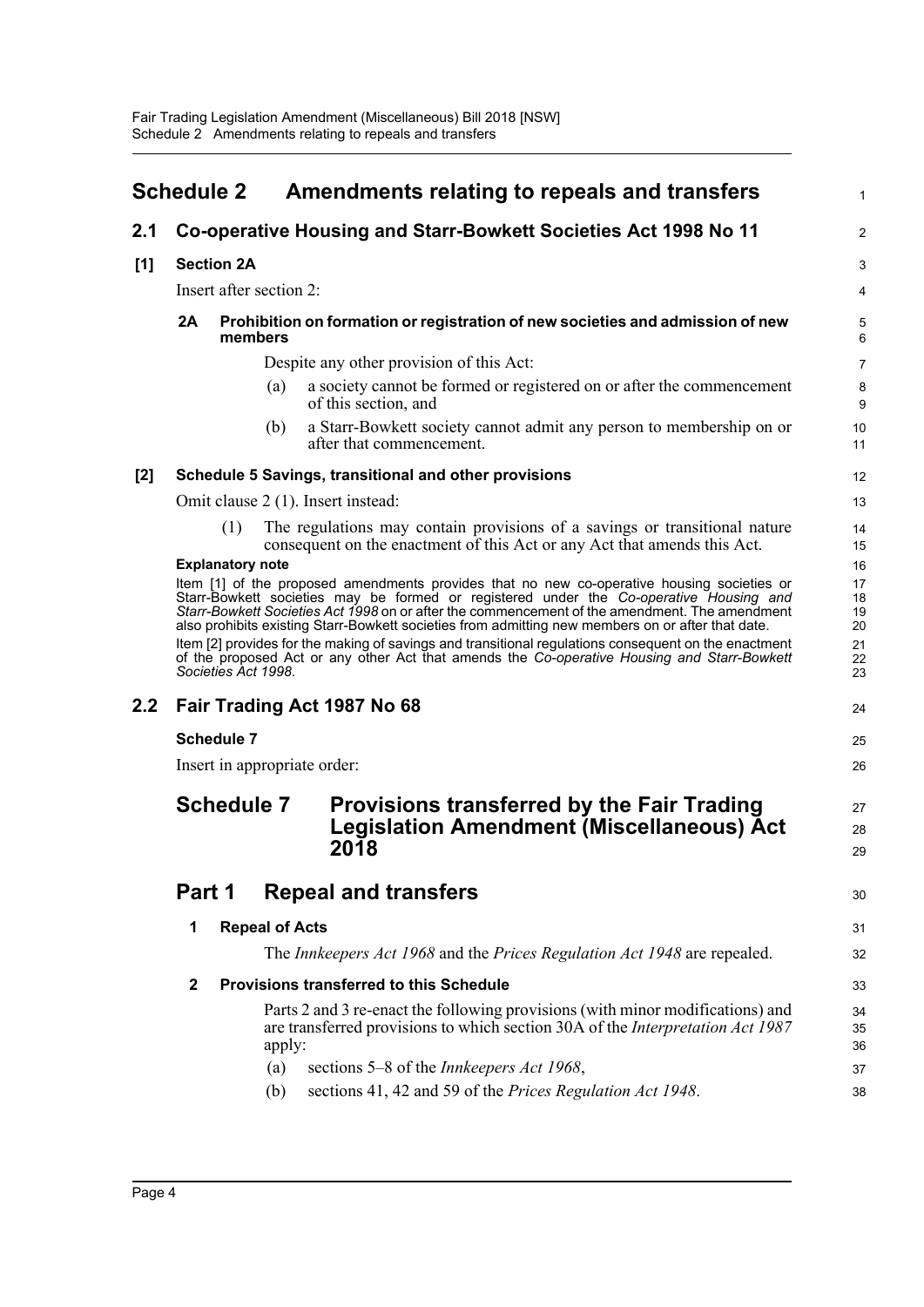### **Part 2 Innkeepers Act 1968 No 24** <sup>1</sup>

#### **3 Liability for damage to property** 2

Subject to this Part, the keeper of an inn shall be under the like liability to make  $\frac{3}{2}$ good damage to property brought to the inn by or on behalf of a traveller using 4 its facilities as is imposed on him or her by law with respect to the loss thereof. 5

#### **4 Exclusion of liability in certain cases** 6

The liability imposed by law on the keeper of an inn to make good the loss  $\frac{7}{2}$ while at the inn, whether by theft or otherwise, of property brought to the inn 8 by or on behalf of a traveller using its facilities, and the like liability imposed 9 by clause 3 with respect to damage thereto, shall not be incurred by the 10 innkeeper where: 11

- (a) the property lost or damaged is a vehicle or anything therein, or 12
- (b) the traveller is not a guest at the inn, 13

unless the cause of the loss or damage was some default, neglect or wilful act 14 of the innkeeper or the innkeeper's employee or agent. 15

#### **5 Limitation of liability in certain cases** 16

- (1) Subject to this clause and clause 4, the amount payable in respect of the 17 liability of the keeper of an inn to any one traveller who is a guest at the inn 18 with respect to property that, while at the inn, is lost, whether by theft or 19 otherwise, or damaged shall not exceed \$300 or a higher amount prescribed by 20 the regulations. 21
- (2) In subclause (1), *liability* means liability imposed by law and includes the like 22 liability imposed by clause 3. 23
- (3) Subclause (1) shall not have effect where: 24
	- (a) after the traveller became a guest at the inn: 25
		- (i) the property that was lost or damaged was deposited by the 26 traveller or on his or her behalf expressly for safe custody with 27 the innkeeper or the innkeeper's employee or agent authorised, or 28 appearing to be authorised, for the purpose and, if so required by 29 the innkeeper or that employee or agent, in a container fastened 30 or sealed by the depositor, or 31
		- (ii) the traveller, or some person on his or her behalf, was unable to 32 deposit the property as provided by subparagraph (i) by reason of 33 the refusal of the innkeeper or such an employee or agent to 34 receive it or by reason of some other default of the innkeeper or 35 employee or agent, or 36
	- (b) the cause of the loss or damage was some default, neglect or wilful act 37 of the innkeeper or the innkeeper's employee or agent. 38

#### **6 Abolition of innkeeper's lien over certain property** 39

Without prejudice to any other right he or she may have with respect thereto,  $\frac{40}{40}$ an innkeeper, in his or her capacity as an innkeeper, shall not have any lien on 41 property referred to in clause 4 (a). 42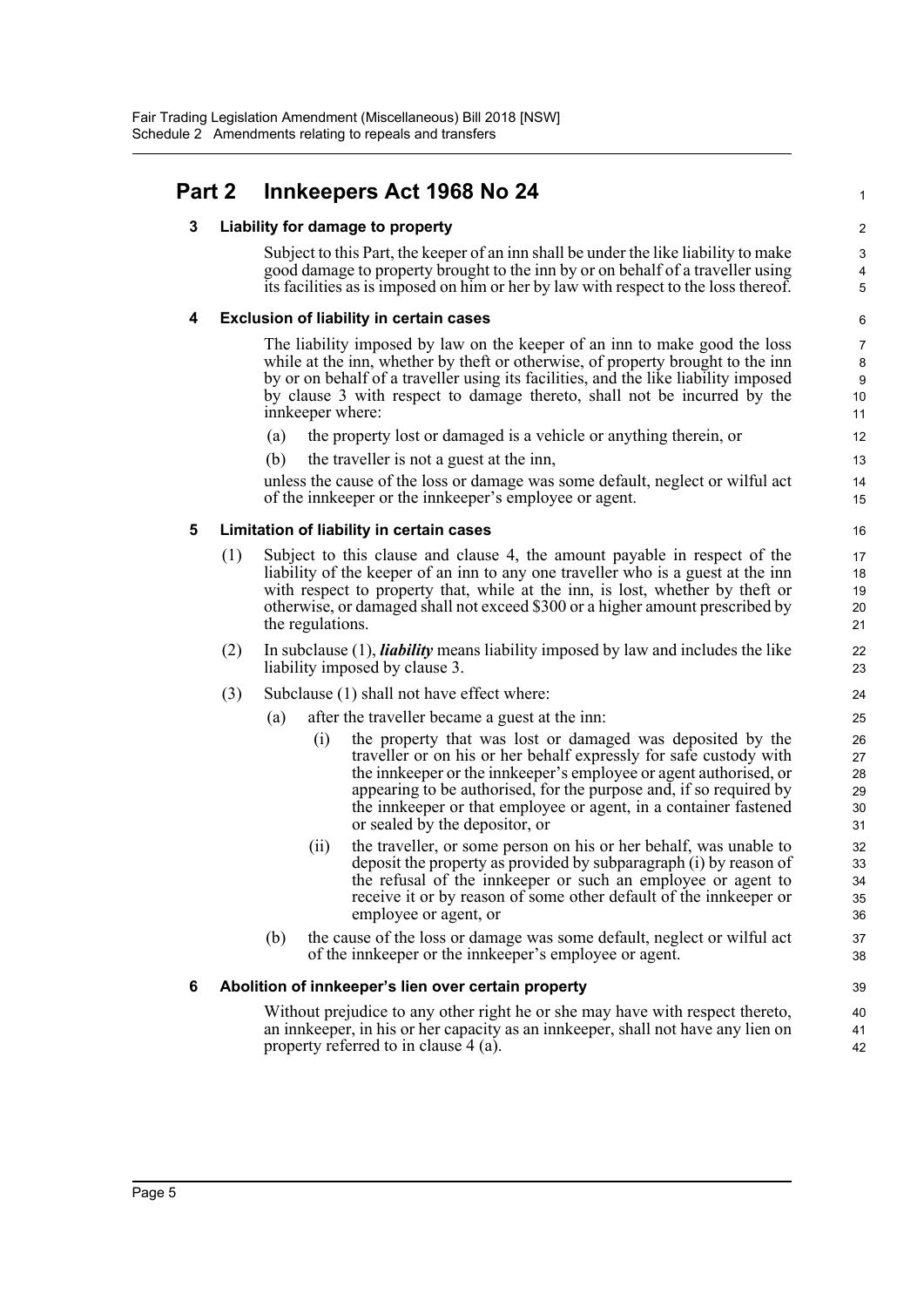## **Part 3 Prices Regulation Act 1948 No 26** <sup>1</sup>

#### **7 Speculating in goods** 2

- (1) A person, not being a bona fide wholesale or retail trader or a bona fide 3 consumer or user, shall not purchase or agree to purchase or otherwise acquire 4 (except by way of bona fide security only) any goods or any right or interest 5 therein, and any goods so purchased or agreed to be purchased or acquired 6 shall be liable to forfeiture. The same state of  $\frac{7}{2}$
- (2) In any prosecution for an offence against subclause (1) it shall be a sufficient  $\frac{8}{3}$ defence to show that the purchase or agreement had not the object or the effect 9 of increasing, directly or indirectly, the price of the goods to the consumer or 10 user.
- (3) This clause shall not apply in relation to the purchase or acquisition of goods 12 at a sale of those goods by auction upon the winding up of a business. 13

#### **8 Corners and restrictions on circulation of goods** 14

- (1) A person shall not, with intent to corner the market or restrain trade therein, 15 hold or buy up any goods and store or retain them in his or her possession or 16 under his or her control. 17
- (2) In addition to any penalty that may be imposed for an offence against 18 subclause  $(1)$ , the court may order that the whole of such goods, or such  $19$ quantity thereof as the court so orders, shall be forfeited to the Crown. 20

#### **9 Offences and penalties** 21

- (1) Any person who contravenes or fails to comply with any provision of this Part 22 shall be guilty of an offence. 23
- (2) No prosecution for an offence against this Part shall be instituted without the 24 written consent of the Secretary or an authorised officer who is authorised by 25 the Secretary for the purposes of this subclause. 26
- (3) A person who is guilty of an offence against this Part shall be liable: 27
	- (a) if a body corporate—to a penalty not exceeding 100 penalty units, or 28
	- (b) if any other person—to a penalty not exceeding 50 penalty units, or to 29 imprisonment for a term not exceeding 12 months, or to both such 30 penalty and imprisonment. 31
- (4) If a corporation contravenes, whether by act or omission, a provision of this 32 Part, each person who is a director of the corporation, or who is concerned in 33 the management of the corporation, is taken to have contravened the same 34 provision if the person knowingly authorised or permitted the contravention. 35

### **Part 4 Consequential amendment to Valuation of Land Act**  $36$ **1916 No 2** 37

#### **10 Section 14BB Definitions** 38

Omit the definition of *inn* from section 14BB (7). Insert instead: 39

*inn* means a common inn. 40

#### **Explanatory note** 41

The proposed amendment repeals the *Innkeepers Act 1968* and the *Prices Regulation Act 1948* and 42 transfers a number of their provisions that are to have ongoing effect into the Fair Trading Act 1987. Section 30A of the *Interpretation Act 1987* is to apply to these transferred provisions to provide that 44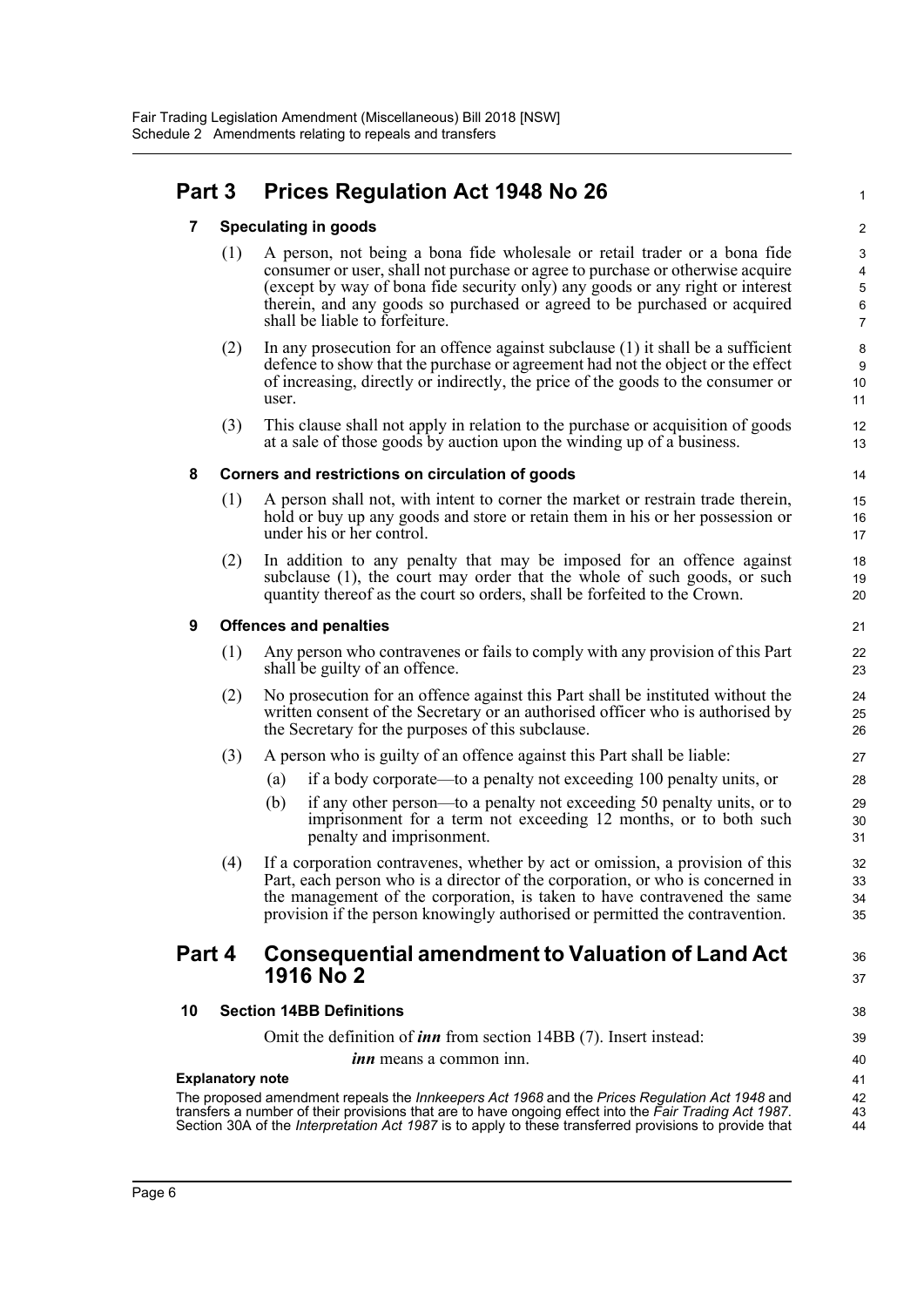|             |                         |                      | the transfer does not affect the operation (if any) or meaning of the provision. The proposed<br>amendment also makes a consequential amendment to a definition in the Valuation of Land Act 1916.                                                                                                        | $\frac{1}{2}$              |
|-------------|-------------------------|----------------------|-----------------------------------------------------------------------------------------------------------------------------------------------------------------------------------------------------------------------------------------------------------------------------------------------------------|----------------------------|
| 2.3         |                         |                      | <b>Residential Tenancies Act 2010 No 42</b>                                                                                                                                                                                                                                                               | З                          |
|             |                         |                      | Schedule 2 Savings, transitional and other provisions                                                                                                                                                                                                                                                     |                            |
|             |                         |                      | Insert at the end of the Schedule, with appropriate Part and clause numbering:                                                                                                                                                                                                                            |                            |
| <b>Part</b> |                         |                      | Provisions consequent on enactment of Fair<br><b>Trading Legislation Amendment (Miscellaneous)</b><br><b>Act 2018</b>                                                                                                                                                                                     | Е<br>7<br>ε                |
|             |                         | <b>Definitions</b>   |                                                                                                                                                                                                                                                                                                           | ς                          |
|             |                         |                      | In this Part:                                                                                                                                                                                                                                                                                             | 10                         |
|             |                         |                      | 1948 Act means the Landlord and Tenant (Amendment) Act 1948.                                                                                                                                                                                                                                              | 11                         |
|             |                         |                      | prescribed premises means prescribed premises to which the 1948 Act applied<br>immediately before its repeal by the Fair Trading Legislation Amendment<br>(Miscellaneous) Act 2018.                                                                                                                       | 12<br>13<br>14             |
|             |                         | <b>Repeal of Act</b> |                                                                                                                                                                                                                                                                                                           | 15                         |
|             |                         |                      | The 1948 Act is repealed.                                                                                                                                                                                                                                                                                 | 16                         |
|             |                         |                      | Savings provision-1948 Act continues to apply to certain premises                                                                                                                                                                                                                                         | 17                         |
|             | (1)                     |                      | Despite its repeal, the 1948 Act continues to apply to prescribed premises,<br>subject to the modifications specified in subclause (2), as if that Act had not<br>been repealed:                                                                                                                          | 18<br>1 <sup>c</sup><br>20 |
|             |                         | (a)                  | until the death of the lessee of those premises, or                                                                                                                                                                                                                                                       | 21                         |
|             |                         | (b)                  | if a spouse or de facto partner resided with the lessee immediately<br>before the lessee's death, until the death of that spouse or de facto<br>partner.                                                                                                                                                  | 22<br>23<br>24             |
|             |                         |                      | Note. De facto partner is defined in section 21C of the Interpretation Act 1987.                                                                                                                                                                                                                          | 25                         |
|             | (2)                     |                      | Sections 83 and 83A of the 1948 Act, as continued by this clause, are modified<br>as follows:                                                                                                                                                                                                             | 26<br>27                   |
|             |                         | $\left( a\right)$    | by omitting section 83 (1) (c) (ii) and (iii) and (2),                                                                                                                                                                                                                                                    | 28                         |
|             |                         | (b)                  | by omitting "the spouse, or such child, or the father or mother, as the<br>case may be," from section 83 (1) and inserting instead "that spouse",                                                                                                                                                         | 29<br>3 <sub>C</sub>       |
|             |                         | (c)                  | by omitting section $83A(1)$ (b) and (c) and $(1A)$ ,                                                                                                                                                                                                                                                     | 31                         |
|             |                         | (d)                  | by omitting "the spouse, or such child, or the father or mother as the<br>case may be," from section 83A (1) and inserting instead "that spouse".                                                                                                                                                         | 32<br>33                   |
|             | (3)                     | clause.              | A reference to the 1948 Act in this Act (other than this clause) or any other Act<br>or regulation is taken to be a reference to that Act as continued in force by this                                                                                                                                   | 34<br>35<br>36             |
|             | <b>Explanatory note</b> |                      |                                                                                                                                                                                                                                                                                                           | 37                         |
|             |                         |                      | The proposed amendment repeals the Landlord and Tenant (Amendment) Act 1948, but provides that<br>the Act (which contain protections for certain lessees) continues to have effect in relation to certain<br>prescribed premises, subject to certain modifications, as if that Act had not been repealed: | 38<br>39<br>40             |
| (a)         |                         |                      | until the death of the lessee of those premises, or                                                                                                                                                                                                                                                       | 41                         |
| (b)         |                         |                      | if a spouse or de facto partner resided with the lessee immediately before the lessee's death,<br>until the death of that spouse or de facto partner.                                                                                                                                                     | 42<br>43                   |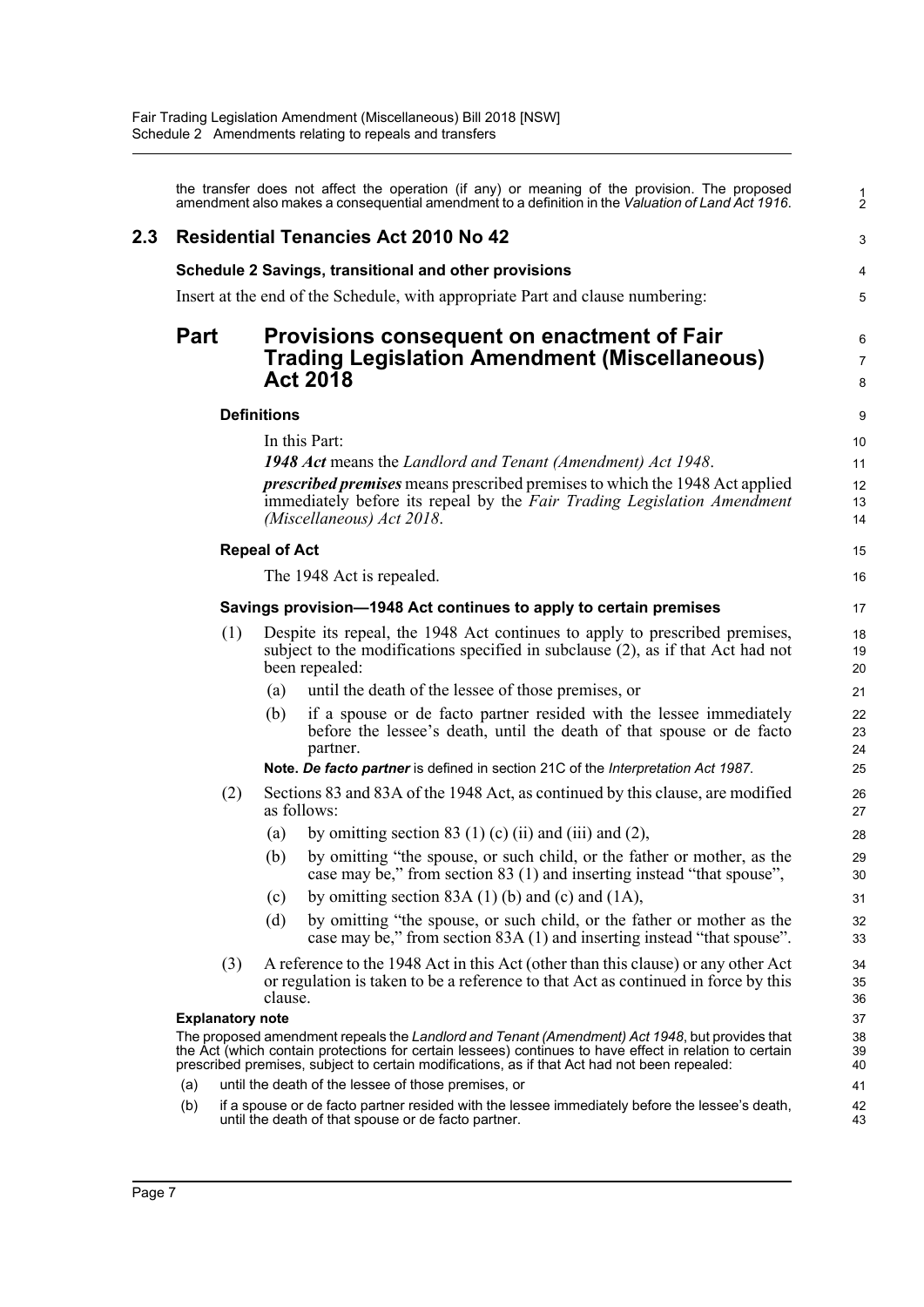|             | Insert after Schedule 4: |                           |                                                                                                                                                                                                                                                                                                                                                                                                                                                                                                              |  |  |  |  |
|-------------|--------------------------|---------------------------|--------------------------------------------------------------------------------------------------------------------------------------------------------------------------------------------------------------------------------------------------------------------------------------------------------------------------------------------------------------------------------------------------------------------------------------------------------------------------------------------------------------|--|--|--|--|
|             | <b>Schedule 5</b>        |                           | <b>Provisions transferred by the Fair Trading</b><br><b>Legislation Amendment (Miscellaneous) Act</b><br>2018                                                                                                                                                                                                                                                                                                                                                                                                |  |  |  |  |
| 1           |                          | <b>Repeal of Act</b>      |                                                                                                                                                                                                                                                                                                                                                                                                                                                                                                              |  |  |  |  |
|             |                          |                           | The Rural Workers Accommodation Act 1969 is repealed.                                                                                                                                                                                                                                                                                                                                                                                                                                                        |  |  |  |  |
| $\mathbf 2$ |                          |                           | <b>Provisions transferred to this Schedule</b>                                                                                                                                                                                                                                                                                                                                                                                                                                                               |  |  |  |  |
|             |                          |                           | Clauses 3 and 4 re-enact sections 5, 6 and 8 of the Rural Workers<br>Accommodation Act 1969 and are transferred provisions to which section 30A<br>of the <i>Interpretation Act 1987</i> applies.                                                                                                                                                                                                                                                                                                            |  |  |  |  |
| 3           |                          |                           | Accommodation to be provided for rural worker                                                                                                                                                                                                                                                                                                                                                                                                                                                                |  |  |  |  |
|             | (1)                      |                           | A person who has control of rural premises must provide suitable<br>accommodation to a rural worker who works at the rural premises if due to the<br>nature of the work, the rural worker must live for a period exceeding 24 hours<br>at or near the rural premises.<br>Maximum penalty: 250 penalty units.                                                                                                                                                                                                 |  |  |  |  |
|             | (2)                      |                           | It is a defence to any proceedings against a person for an offence against<br>subclause (1) if the person proves that:                                                                                                                                                                                                                                                                                                                                                                                       |  |  |  |  |
|             |                          | (a)                       | it was not reasonably practicable for the person to comply with this<br>clause, or                                                                                                                                                                                                                                                                                                                                                                                                                           |  |  |  |  |
|             |                          | (b)                       | the commission of the offence was due to causes over which the person<br>had no control and against the happening of which it was impracticable<br>for the person to make provision.                                                                                                                                                                                                                                                                                                                         |  |  |  |  |
| 4           |                          |                           | <b>Cost of accommodation</b>                                                                                                                                                                                                                                                                                                                                                                                                                                                                                 |  |  |  |  |
|             |                          |                           | The accommodation provided for a rural worker is, subject to any contrary<br>provision of a Commonwealth or State industrial instrument applicable to the<br>worker, to be provided free of cost to the worker.                                                                                                                                                                                                                                                                                              |  |  |  |  |
| 5           |                          | <b>Savings provisions</b> |                                                                                                                                                                                                                                                                                                                                                                                                                                                                                                              |  |  |  |  |
|             | (1)                      |                           | Section 22 (Liability of directors etc for offences by corporation—accessory<br>to the commission of the offences) of the Rural Workers Accommodation Act<br>1969, as in force immediately before its repeal, continues to have effect in<br>relation to the offence against clause $3(1)$ .                                                                                                                                                                                                                 |  |  |  |  |
|             | (2)                      |                           | A code of practice in force immediately before the repeal of the Rural Workers<br>Accommodation Act 1969 by the Fair Trading Legislation Amendment<br>(Miscellaneous) Act 2018 is taken to be an approved code of practice under<br>Part 14 of this Act.                                                                                                                                                                                                                                                     |  |  |  |  |
|             | <b>Explanatory note</b>  |                           |                                                                                                                                                                                                                                                                                                                                                                                                                                                                                                              |  |  |  |  |
|             |                          |                           | The proposed amendment repeals the Rural Workers Accommodation Act 1969 and transfers<br>3 provisions of that Act that are to have ongoing effect into the Work Health and Safety Act 2011.<br>Section 30A of the <i>Interpretation Act 1987</i> is to apply to these transferred provisions to provide that<br>the transfer does not affect the operation (if any) or meaning of the provisions. The proposed<br>amendment also provides that a code of practice in force under Part 3 of the Rural Workers |  |  |  |  |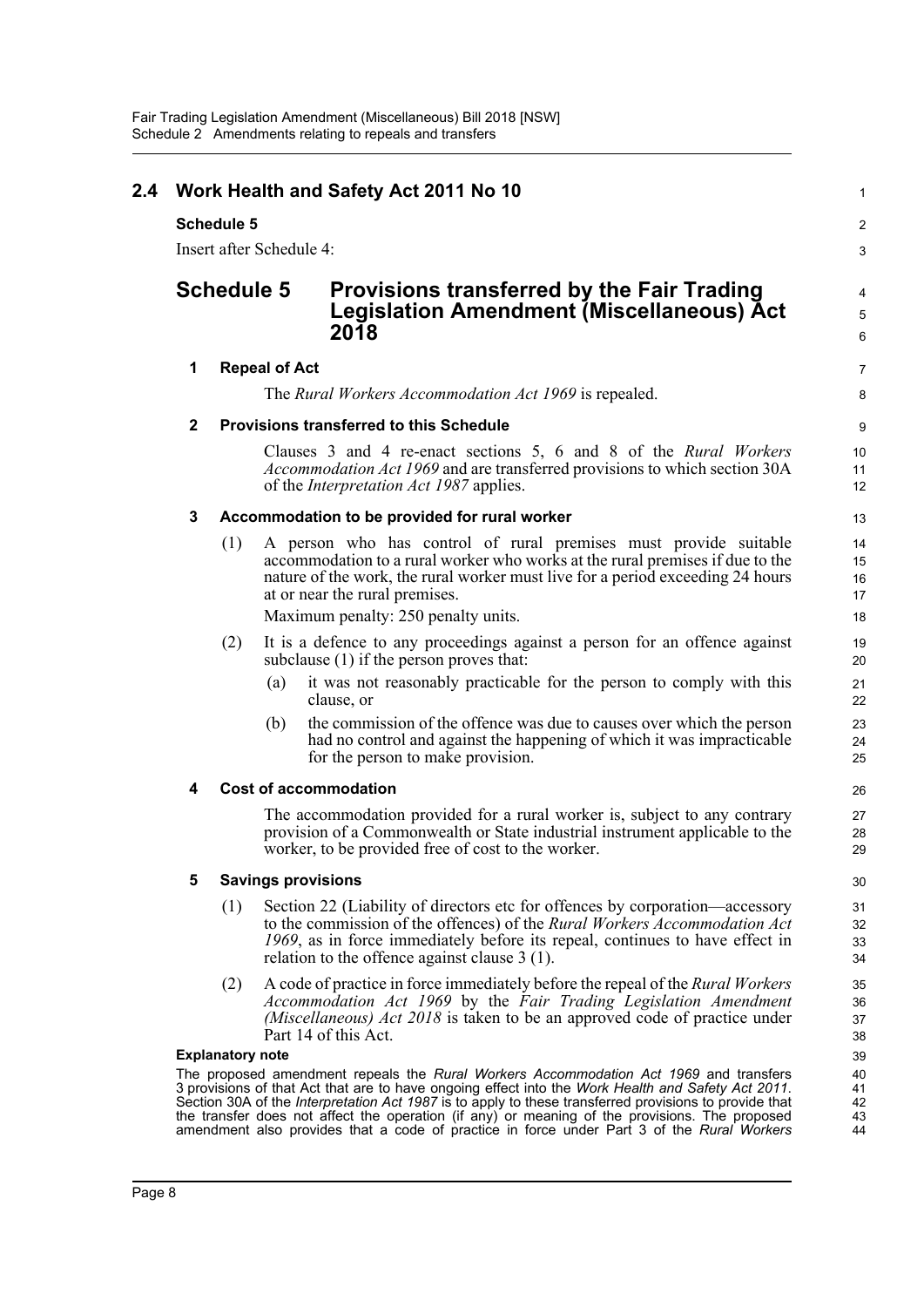*Accommodation Act 1969* immediately before the repeal of that Act is taken to be an approved code 1 of practice under Part 14 of the *Work Health and Safety Act 2011*. 2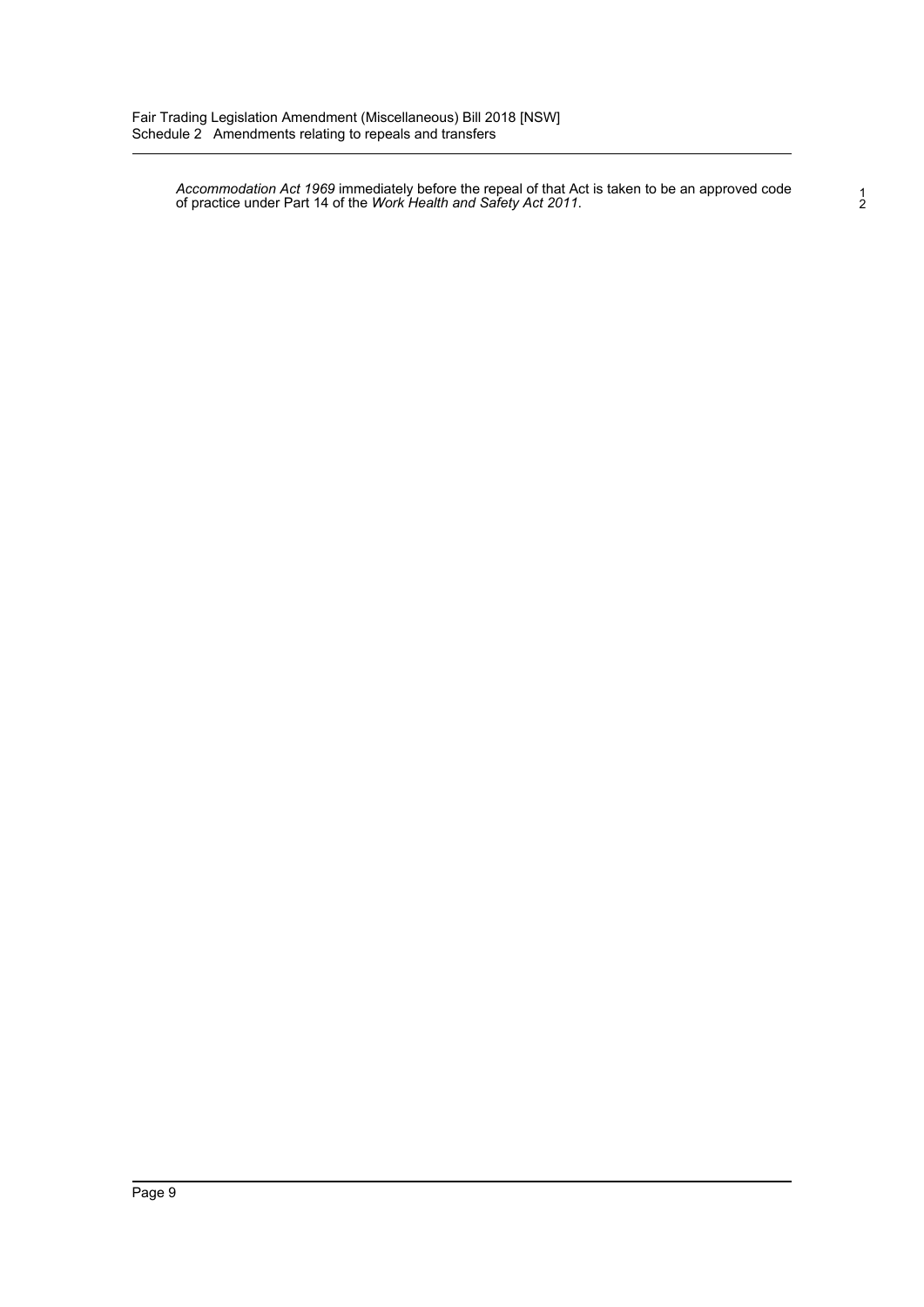<span id="page-12-0"></span>

|       | <b>Schedule 3</b>              |                                                                               | Amendments relating to uncollected goods                                                                                                                                                                                                                                                   | 1                    |  |  |  |  |
|-------|--------------------------------|-------------------------------------------------------------------------------|--------------------------------------------------------------------------------------------------------------------------------------------------------------------------------------------------------------------------------------------------------------------------------------------|----------------------|--|--|--|--|
| 3.1   |                                |                                                                               | Uncollected Goods Act 1995 No 68                                                                                                                                                                                                                                                           | $\overline{a}$       |  |  |  |  |
| [1]   |                                | Whole Act (except Schedule 1 and where otherwise amended by this subschedule) |                                                                                                                                                                                                                                                                                            |                      |  |  |  |  |
|       |                                |                                                                               | Omit "bailor", "bailee" and "bailee's" wherever occurring.                                                                                                                                                                                                                                 | 4                    |  |  |  |  |
|       |                                |                                                                               | Insert instead "depositor", "receiver" and "receiver's", respectively.                                                                                                                                                                                                                     | 5                    |  |  |  |  |
| $[2]$ | <b>Section 3 Definitions</b>   |                                                                               |                                                                                                                                                                                                                                                                                            | 6                    |  |  |  |  |
|       |                                |                                                                               | Omit the definitions of <i>bailee</i> , <i>bailor</i> , <i>relevant charges</i> and <i>uncollected goods</i> .                                                                                                                                                                             | 7                    |  |  |  |  |
|       | Insert in alphabetical order:  |                                                                               |                                                                                                                                                                                                                                                                                            | 8                    |  |  |  |  |
|       |                                |                                                                               | <i>depositor</i> means the person who gives possession of goods (whether or not the<br>person is the owner of the goods), and includes a bailor.                                                                                                                                           | g<br>10              |  |  |  |  |
|       |                                | bailee.                                                                       | <i>receiver</i> means the person who takes possession of goods, and includes a                                                                                                                                                                                                             | 11<br>12             |  |  |  |  |
|       |                                |                                                                               | <i>relevant charges</i> —see section 28.                                                                                                                                                                                                                                                   | 13                   |  |  |  |  |
|       |                                |                                                                               | <b>uncollected goods</b> means goods that are uncollected as referred to in section 5.                                                                                                                                                                                                     | 14                   |  |  |  |  |
| $[3]$ |                                |                                                                               | Section 3, definition of "Tribunal"                                                                                                                                                                                                                                                        | 15                   |  |  |  |  |
|       | Insert in alphabetical order:  |                                                                               |                                                                                                                                                                                                                                                                                            | 16                   |  |  |  |  |
|       |                                |                                                                               | <b>Tribunal</b> means the Civil and Administrative Tribunal.                                                                                                                                                                                                                               | 17                   |  |  |  |  |
| [4]   | <b>Section 4 Object of Act</b> |                                                                               |                                                                                                                                                                                                                                                                                            | 18                   |  |  |  |  |
|       | Omit the section.              |                                                                               |                                                                                                                                                                                                                                                                                            | 19                   |  |  |  |  |
| [5]   |                                |                                                                               | Section 5 When goods uncollected for purposes of Act                                                                                                                                                                                                                                       | 20                   |  |  |  |  |
|       |                                |                                                                               | Insert at the end of the section:                                                                                                                                                                                                                                                          | 21                   |  |  |  |  |
|       | (2)                            |                                                                               | Goods are also uncollected goods if:                                                                                                                                                                                                                                                       | 22                   |  |  |  |  |
|       |                                | (a)                                                                           | a park owner reasonably believes the goods have been abandoned or left<br>by the occupant on the site when an occupation agreement is terminated<br>(within the meaning of the Holiday Parks (Long-term Casual<br><i>Occupation</i> ) <i>Act 2002</i> ), or                                | 23<br>24<br>25<br>26 |  |  |  |  |
|       |                                | (b)                                                                           | an operator reasonably believes the goods have been abandoned or left<br>behind on residential premises when an agreement is terminated or on<br>common property in the community (within the meaning of the<br><i>Residential (Land Lease) Communities Act 2013)</i> , or                 | 27<br>28<br>29<br>30 |  |  |  |  |
|       |                                | (c)                                                                           | a landlord reasonably believes the goods have been abandoned or left<br>behind by the tenant or an occupant of the premises after vacant<br>possession of the premises is obtained or the premises are abandoned<br>(within the meaning of the <i>Residential Tenancies Act 2010</i> ), or | 31<br>32<br>33<br>34 |  |  |  |  |
|       |                                | (d)                                                                           | an operator reasonably believes the goods have been abandoned or left<br>behind on residential premises when a residence contract is terminated<br>or on common property within the retirement village (within the<br>meaning of the <i>Retirement Villages Act 1999</i> ), or             | 35<br>36<br>37<br>38 |  |  |  |  |
|       |                                | (e)                                                                           | an owners corporation reasonably believes the goods have been<br>abandoned or left behind on common property of a strata scheme<br>(within the meaning of the Strata Schemes Management Act 2015), or                                                                                      | 39<br>40<br>41       |  |  |  |  |
|       |                                | (f)                                                                           | the goods are of a kind prescribed by the regulations.                                                                                                                                                                                                                                     | 42                   |  |  |  |  |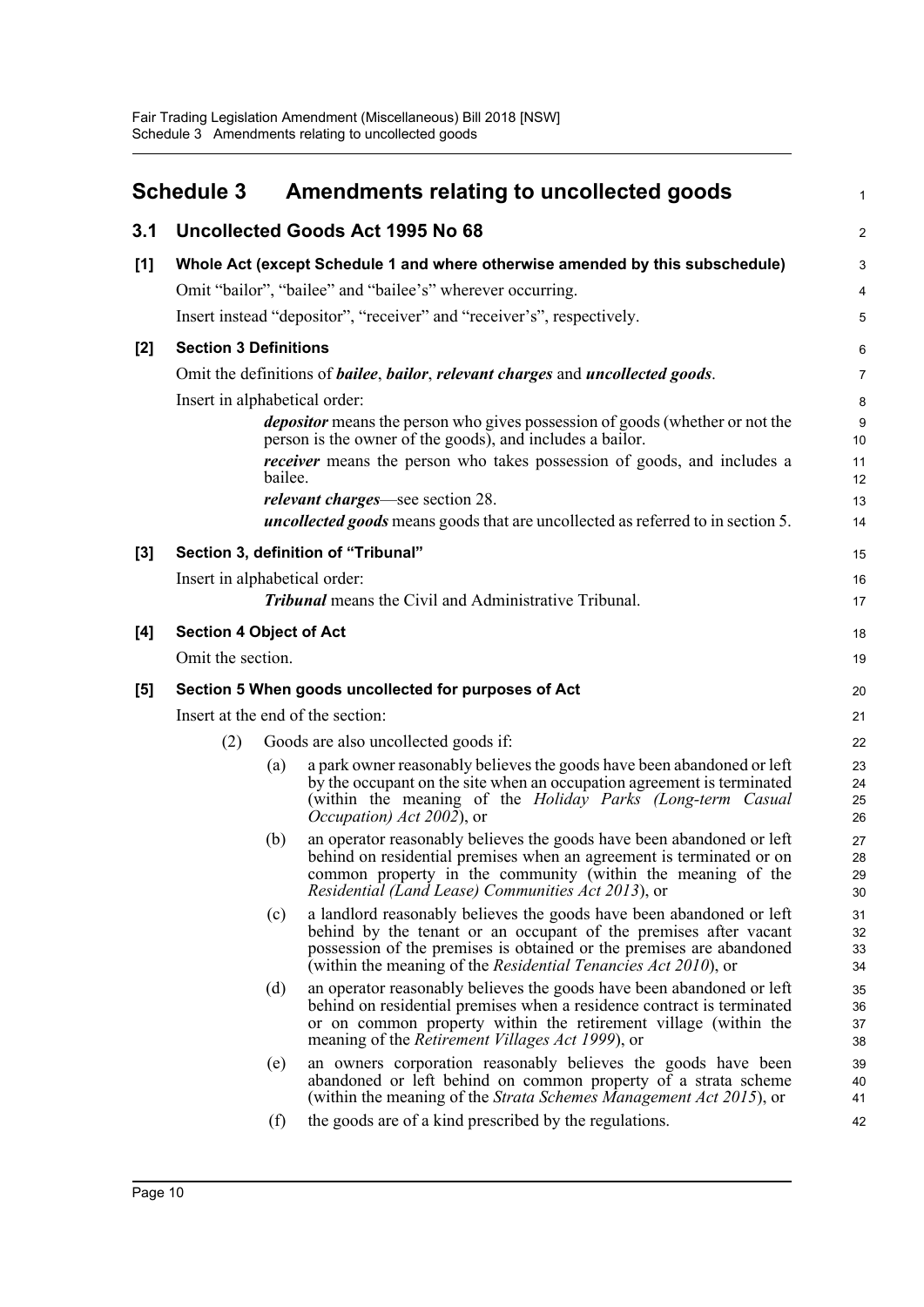| [6]   |                 |                                      |                                                                                                                                                                                           | Section 6 When Act available for disposal of uncollected goods                                                                                                          |                |  |  |
|-------|-----------------|--------------------------------------|-------------------------------------------------------------------------------------------------------------------------------------------------------------------------------------------|-------------------------------------------------------------------------------------------------------------------------------------------------------------------------|----------------|--|--|
|       |                 |                                      |                                                                                                                                                                                           | Omit section $6(2)$ and $(3)$ . Insert instead:                                                                                                                         | 2              |  |  |
|       |                 | (2)                                  | This Act is also available as an alternative to other statutory means of disposal<br>of particular uncollected goods. However, it is not available as an alternative<br>to the following: |                                                                                                                                                                         |                |  |  |
|       |                 |                                      | (a)                                                                                                                                                                                       | the Passenger Transport Act 1990,                                                                                                                                       | Е              |  |  |
|       |                 |                                      | (b)                                                                                                                                                                                       | the Passenger Transport Act 2014,                                                                                                                                       |                |  |  |
|       |                 |                                      | (c)                                                                                                                                                                                       | the Pawnbrokers and Second-hand Dealers Act 1996,                                                                                                                       |                |  |  |
|       |                 |                                      | (d)                                                                                                                                                                                       | the Storage Liens Act 1935,                                                                                                                                             |                |  |  |
|       |                 |                                      | (e)                                                                                                                                                                                       | the Transport Administration Act 1988,                                                                                                                                  | 10             |  |  |
|       |                 |                                      | (f)                                                                                                                                                                                       | the Unclaimed Money Act 1995,                                                                                                                                           | 11             |  |  |
|       |                 |                                      | (g)                                                                                                                                                                                       | any other Act or instrument prescribed by the regulations.                                                                                                              | 12             |  |  |
| $[7]$ |                 | <b>Section 7</b>                     |                                                                                                                                                                                           |                                                                                                                                                                         | 13             |  |  |
|       |                 |                                      |                                                                                                                                                                                           | Omit the section. Insert instead:                                                                                                                                       | 14             |  |  |
|       | 7               |                                      |                                                                                                                                                                                           | No liability for due disposal of uncollected goods                                                                                                                      | 15             |  |  |
|       |                 |                                      |                                                                                                                                                                                           | A person does not incur any liability in respect of the disposal of uncollected<br>goods in accordance with this Act or in accordance with an order of the<br>Tribunal. | 16<br>17<br>18 |  |  |
| [8]   |                 |                                      |                                                                                                                                                                                           | Part 2 Disposal of uncollected goods by way of court order                                                                                                              | 19             |  |  |
|       |                 | Omit the Part.                       |                                                                                                                                                                                           |                                                                                                                                                                         | 20             |  |  |
| [9]   | Sections 19-22A |                                      |                                                                                                                                                                                           |                                                                                                                                                                         |                |  |  |
|       |                 | Omit sections 19–22. Insert instead: |                                                                                                                                                                                           |                                                                                                                                                                         |                |  |  |
|       | 19              | <b>Application of Part</b>           | 23                                                                                                                                                                                        |                                                                                                                                                                         |                |  |  |
|       |                 |                                      |                                                                                                                                                                                           | This Part applies to uncollected goods, other than bailed goods in respect of<br>which a dispute exists between the depositor and the receiver as to:                   | 24<br>25       |  |  |
|       |                 |                                      | (a)                                                                                                                                                                                       | the amount of any charge made by the receiver for the carriage or<br>storage of the goods or for repairs or other work done in connection with<br>the goods, or         | 26<br>27<br>28 |  |  |
|       |                 |                                      | (b)                                                                                                                                                                                       | the condition of the goods or the nature or quality of any repairs or other<br>work done in connection with the goods.                                                  | 29<br>30       |  |  |
|       | 20              |                                      |                                                                                                                                                                                           | Low value uncollected goods                                                                                                                                             | 31             |  |  |
|       |                 | (1)                                  |                                                                                                                                                                                           | This section applies to uncollected goods with a value of less than \$1,000 (low<br>value uncollected goods).                                                           | 32<br>33       |  |  |
|       |                 | (2)                                  |                                                                                                                                                                                           | A receiver may dispose of low value uncollected goods in an appropriate<br>manner if the depositor:                                                                     | 34<br>35       |  |  |
|       |                 |                                      | (a)                                                                                                                                                                                       | has been given oral or written notice of the receiver's intention to<br>dispose of the goods, and                                                                       | 36<br>37       |  |  |
|       |                 |                                      | (b)                                                                                                                                                                                       | has been given at least 14 days, from the date when notice was given,<br>within which to collect the goods.                                                             | 38<br>39       |  |  |
|       |                 | (3)                                  | manner.                                                                                                                                                                                   | The receiver may move or store low value uncollected goods in an appropriate                                                                                            | 40<br>41       |  |  |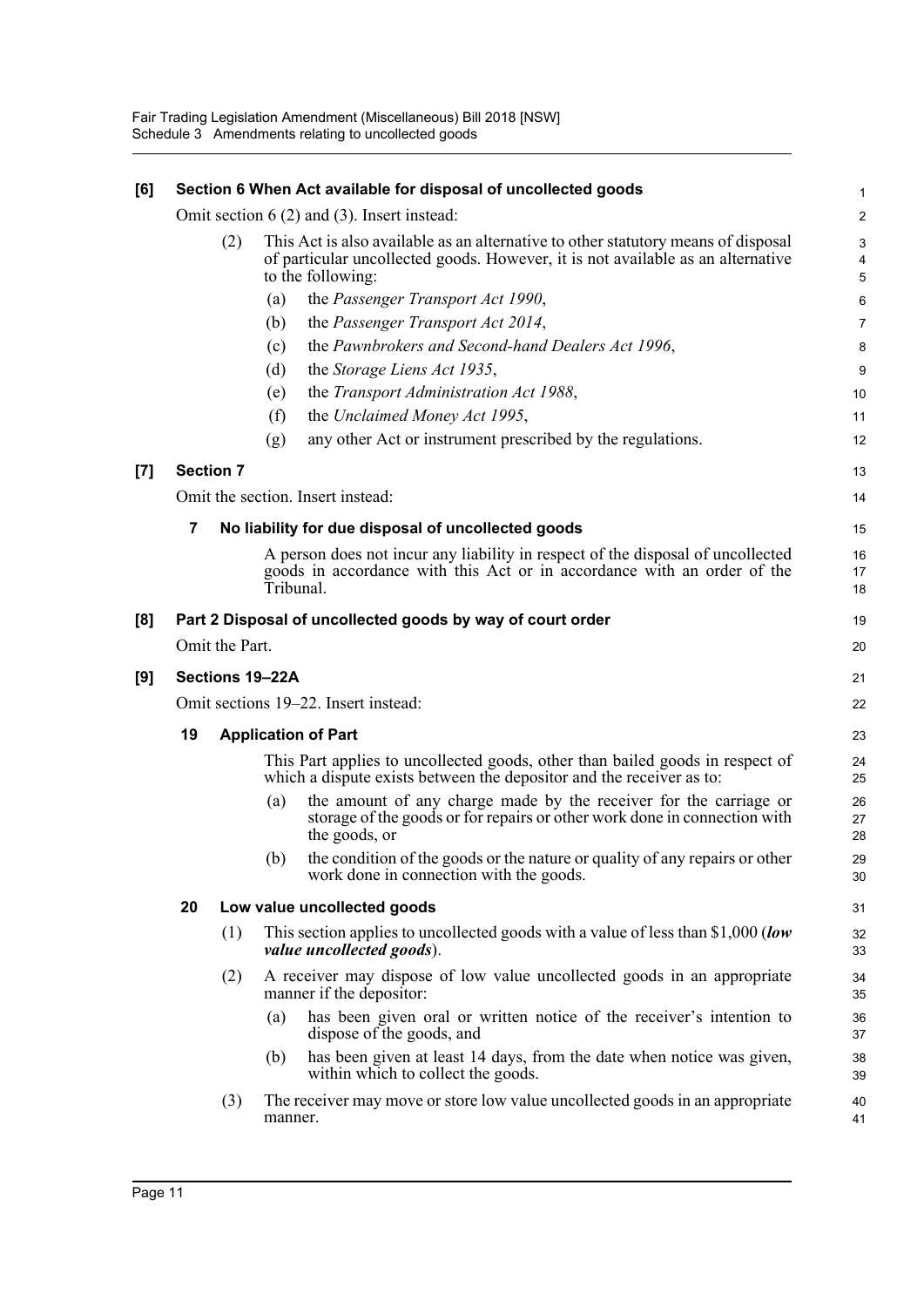|      | 21  | Medium value uncollected goods |                                                                                                                                                           |                      |  |  |  |
|------|-----|--------------------------------|-----------------------------------------------------------------------------------------------------------------------------------------------------------|----------------------|--|--|--|
|      |     | (1)                            | This section applies to uncollected goods with a value equal to or more than<br>\$1,000 but less than \$20,000 ( <i>medium value uncollected goods</i> ). | 2<br>З               |  |  |  |
|      |     | (2)                            | A receiver may dispose of medium value uncollected goods by way of public<br>auction or by private sale for a fair value if the depositor:                | Ę                    |  |  |  |
|      |     |                                | has been given written notice of the receiver's intention to dispose of the<br>(a)<br>goods, and                                                          | $\epsilon$<br>7      |  |  |  |
|      |     |                                | has been given at least 28 days, from the date when notice was given,<br>(b)<br>within which to collect the goods.                                        | ε<br>ς               |  |  |  |
|      |     | (3)                            | The receiver may move or store medium value uncollected goods in an<br>appropriate manner.                                                                | 10<br>11             |  |  |  |
|      | 22  |                                | High value uncollected goods                                                                                                                              | 12                   |  |  |  |
|      |     | (1)                            | This section applies to uncollected goods with a value of at least \$20,000 ( <i>high</i><br>value uncollected goods).                                    | 13<br>14             |  |  |  |
|      |     | (2)                            | A receiver must not dispose of high value uncollected goods otherwise than in<br>accordance with an order of the Tribunal.                                | 15<br>16             |  |  |  |
|      |     |                                | Maximum penalty: 200 penalty units.                                                                                                                       | 17                   |  |  |  |
|      |     | (3)                            | A receiver may apply to the Tribunal for an order specifying the way in which<br>the uncollected goods are to be disposed of.                             | 18<br>1 <sup>c</sup> |  |  |  |
|      |     | (4)                            | The receiver may move or store high value uncollected goods in an<br>appropriate manner.                                                                  | 20<br>21             |  |  |  |
|      | 22A |                                | <b>Personal documents</b>                                                                                                                                 |                      |  |  |  |
|      |     | (1)                            | This section applies to personal documents that are uncollected goods.                                                                                    | 23                   |  |  |  |
|      |     | (2)                            | A receiver may dispose of personal documents if the depositor:                                                                                            | 24                   |  |  |  |
|      |     |                                | has been given written notice of the receiver's intention to dispose of the<br>(a)<br>documents, and                                                      | 25<br>26             |  |  |  |
|      |     |                                | has been given at least 28 days, from the date when notice was given,<br>(b)<br>within which to collect the documents.                                    | 27<br>28             |  |  |  |
|      |     | (3)                            | Personal documents must be disposed of by way of a secure destruction<br>method or by returning the documents to their author.                            | 29<br>3 <sub>C</sub> |  |  |  |
|      |     | (4)                            | In this section:                                                                                                                                          | 31                   |  |  |  |
|      |     |                                | <i>personal document</i> means:                                                                                                                           | 32                   |  |  |  |
|      |     |                                | a birth certificate, passport or other identity document, or<br>(a)                                                                                       | 33                   |  |  |  |
|      |     |                                | bank books or other financial statements or documents, or<br>(b)                                                                                          | 34                   |  |  |  |
|      |     |                                | photographs and other personal memorabilia, or<br>(c)                                                                                                     | 35                   |  |  |  |
|      |     |                                | licences or other documents conferring authorities, rights or<br>(d)<br>qualifications, or                                                                | 36<br>37             |  |  |  |
|      |     |                                | any other record, or class of record, prescribed by the regulations for the<br>(e)<br>purposes of this definition.                                        | 38<br>39             |  |  |  |
| [10] |     |                                | Section 24 Perishable goods and rubbish                                                                                                                   | 40                   |  |  |  |
|      |     |                                | Omit section 24 (1). Insert instead:                                                                                                                      | 41                   |  |  |  |
|      |     | (1)                            | Nothing in this Part prevents a receiver from disposing of rubbish or                                                                                     | 42                   |  |  |  |
|      |     |                                | perishable uncollected goods.                                                                                                                             | 43                   |  |  |  |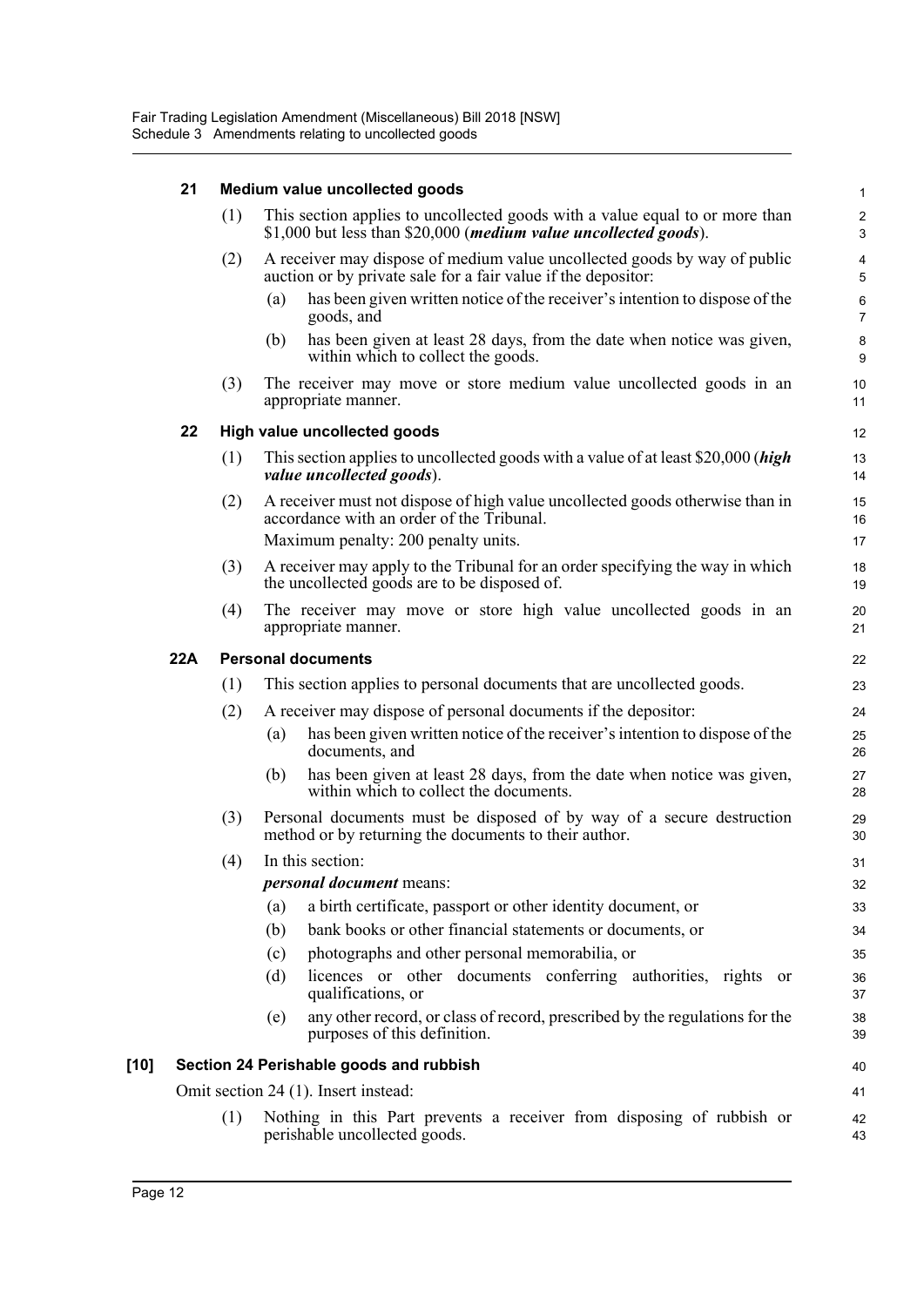|        |         | (1A)                  | A receiver is not required to give a depositor notice of the receiver's intention<br>to dispose of the goods.                                                                                                                        | 1<br>2         |
|--------|---------|-----------------------|--------------------------------------------------------------------------------------------------------------------------------------------------------------------------------------------------------------------------------------|----------------|
| $[11]$ |         |                       | Section 28 Relevant charges due to receiver                                                                                                                                                                                          | З              |
|        |         |                       | Insert at the end of the section:                                                                                                                                                                                                    |                |
|        |         | (2)                   | This section does not apply to personal documents.                                                                                                                                                                                   |                |
| [12]   |         |                       | <b>Section 30 Records</b>                                                                                                                                                                                                            | б              |
|        |         |                       | Insert before section $30(1)$ :                                                                                                                                                                                                      | 7              |
|        |         | (1A)                  | This section applies to low value uncollected goods, medium value<br>uncollected goods, high value uncollected goods and personal documents.                                                                                         | ε<br>ς         |
| [13]   |         | <b>Section 30 (2)</b> |                                                                                                                                                                                                                                      | 10             |
|        |         |                       | Omit the subsection. Insert instead:                                                                                                                                                                                                 | 11             |
|        |         | (2)                   | A record prepared under this section must:                                                                                                                                                                                           | 12             |
|        |         |                       | be kept by the receiver for at least the following period from the date on<br>(a)<br>which the goods were disposed of:                                                                                                               | 13<br>14       |
|        |         |                       | in relation to low value uncollected goods—12 months,<br>(i)                                                                                                                                                                         | 15             |
|        |         |                       | in any other case—6 years, and<br>(ii)                                                                                                                                                                                               | 16             |
|        |         |                       | be made available by the receiver, on request, for inspection by the<br>(b)<br>depositor or by any other person claiming an interest in the goods.                                                                                   | 17<br>18       |
| $[14]$ |         |                       | Section 31 Sale of uncollected motor vehicles                                                                                                                                                                                        | 1 <sup>c</sup> |
|        |         |                       | Insert "and the person has obtained a written search result (within the meaning of<br>section 174 of the Personal Property Securities Act 2009 of the Commonwealth) in relation<br>to the vehicle" after "stolen" in section 31 (1). | 20<br>21<br>22 |
| $[15]$ | Part 3A |                       |                                                                                                                                                                                                                                      | 23             |
|        |         |                       | Insert after section 31:                                                                                                                                                                                                             | 24             |
|        |         |                       | Part 3A Disposal of uncollected goods by way of Tribunal<br>order                                                                                                                                                                    | 25<br>26       |
|        | 31A     |                       | Receiver may seek Tribunal direction                                                                                                                                                                                                 | 27             |
|        |         |                       | (1) The Tribunal may, on application by a receiver, make any one or more of the<br>following orders:                                                                                                                                 | 28<br>29       |
|        |         |                       | an order authorising the removal or other disposal of uncollected goods,<br>(a)                                                                                                                                                      | 3 <sub>C</sub> |
|        |         |                       | (b)<br>an order directing that notice of any action or proposed action in relation<br>to uncollected goods be given to the depositor, the legal personal<br>representative of a depositor or any other person,                       | 31<br>32<br>33 |
|        |         |                       | an order authorising the sale of uncollected goods,<br>(c)                                                                                                                                                                           | 34             |
|        |         |                       | an order as to the manner of sale of uncollected goods,<br>(d)                                                                                                                                                                       | 35             |
|        |         |                       | an order as to the payment of the proceeds of sale of uncollected goods,<br>(e)                                                                                                                                                      | 36             |
|        |         |                       | any ancillary order that the Tribunal, in the circumstances, thinks<br>(f)<br>appropriate.                                                                                                                                           | 37<br>38       |
|        |         | (2)                   | A receiver must deal with goods in accordance with an order of the Tribunal<br>under this section and not in accordance with the other provisions of this Act<br>relating to disposal of goods.                                      | 39<br>40<br>41 |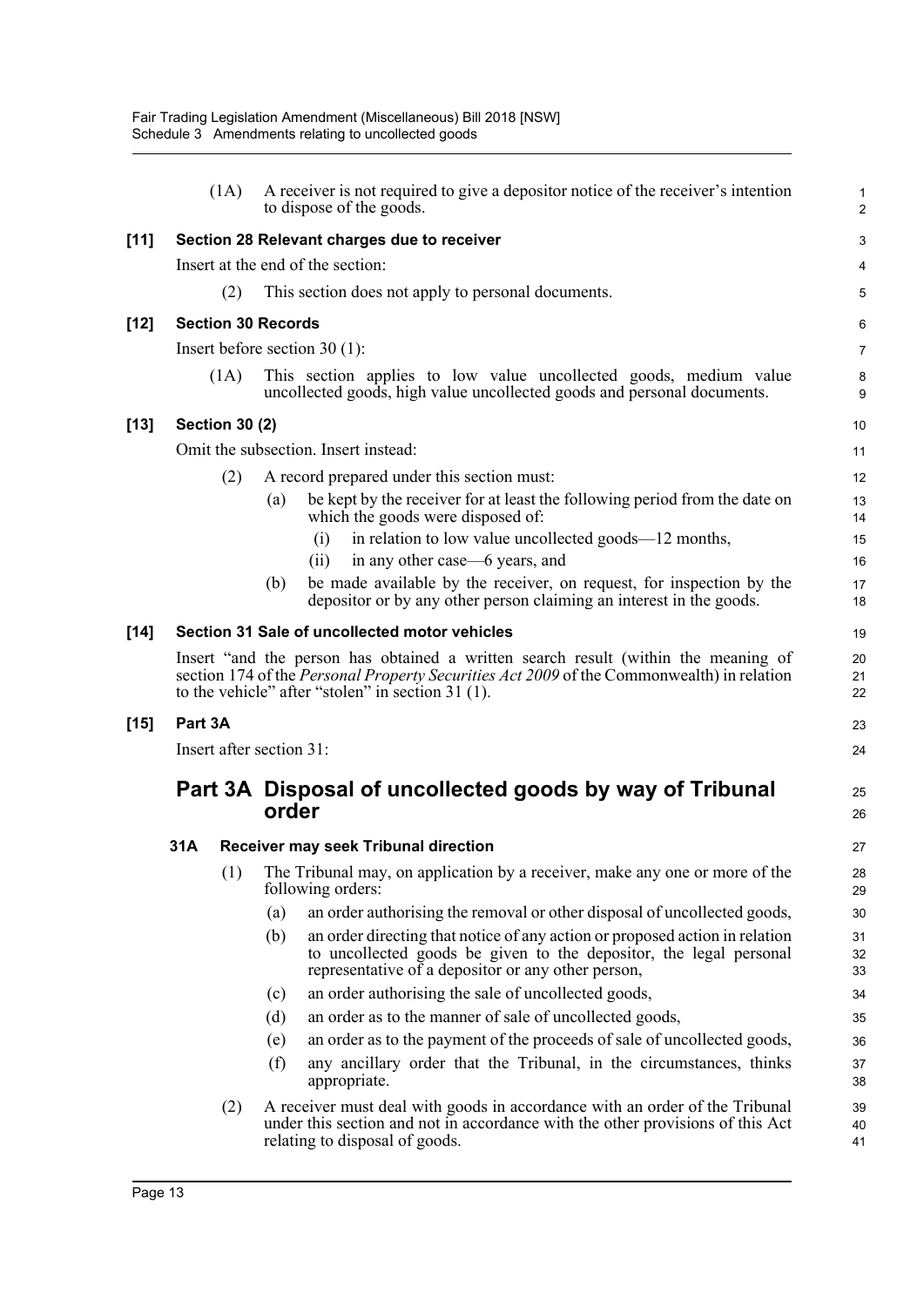|      |              | (3)                     |     | This section does not apply to perishable goods.                                                                                                                                                                                                                                                                                                            | 1                                  |
|------|--------------|-------------------------|-----|-------------------------------------------------------------------------------------------------------------------------------------------------------------------------------------------------------------------------------------------------------------------------------------------------------------------------------------------------------------|------------------------------------|
|      | 31B          |                         |     | Orders by Tribunal relating to uncollected goods                                                                                                                                                                                                                                                                                                            | $\overline{2}$                     |
|      |              | (1)                     |     | The Tribunal may, on application by a depositor or a person who has an<br>interest in uncollected goods, make any of the following orders:                                                                                                                                                                                                                  | 3<br>4                             |
|      |              |                         | (a) | an order requiring the receiver to pay compensation for uncollected<br>goods disposed of by the receiver otherwise than in accordance with this<br>Act,                                                                                                                                                                                                     | $\mathbf 5$<br>6<br>$\overline{7}$ |
|      |              |                         | (b) | an order requiring the receiver to pay compensation for uncollected<br>goods damaged after being left in the possession of the receiver and<br>before being claimed by the person entitled to them,                                                                                                                                                         | 8<br>9<br>10                       |
|      |              |                         | (c) | an order that the receiver deliver uncollected goods into the depositor's<br>or other person's possession,                                                                                                                                                                                                                                                  | 11<br>12                           |
|      |              |                         | (d) | an order requiring the receiver to pay the proceeds of sale, or an amount<br>equivalent to the value of the uncollected goods, to the depositor or<br>person,                                                                                                                                                                                               | 13<br>14<br>15                     |
|      |              |                         | (e) | any ancillary order that the Tribunal, in the circumstances, thinks<br>appropriate.                                                                                                                                                                                                                                                                         | 16<br>17                           |
|      |              | (2)                     |     | An application for an order under this section must be made within the period<br>prescribed by the regulations.                                                                                                                                                                                                                                             | 18<br>19                           |
| [16] |              |                         |     | Section 32 Minimum period within which certain commercial bailees may dispose of<br>uncollected goods by agreement                                                                                                                                                                                                                                          | 20<br>21                           |
|      |              | Omit the section.       |     |                                                                                                                                                                                                                                                                                                                                                             | 22                                 |
|      |              | <b>Explanatory note</b> |     |                                                                                                                                                                                                                                                                                                                                                             | 23                                 |
|      |              |                         |     | Items [1]-[8] of the proposed amendments extend the operation of the Uncollected Goods Act 1995<br>to goods other than bailed goods, namely goods that:                                                                                                                                                                                                     | 24<br>25                           |
|      | (a)          |                         |     | a park owner reasonably believes have been abandoned or left by the occupant on the site<br>when an occupation agreement is terminated (within the meaning of the <i>Holiday Parks</i><br>(Long-term Casual Occupation) Act 2002), or                                                                                                                       | 26<br>27<br>28                     |
|      | (b)          |                         |     | an operator reasonably believes have been abandoned or left behind on residential premises<br>when an agreement is terminated or on common property in the community (within the<br>meaning of the Residential (Land Lease) Communities Act 2013), or                                                                                                       | 29<br>30<br>31                     |
|      | (c)          |                         |     | a landlord reasonably believes have been abandoned or left behind by the tenant or an<br>occupant of the premises after vacant possession of the premises is obtained or the premises<br>are abandoned (within the meaning of the Residential Tenancies Act 2010), or                                                                                       | 32<br>33<br>34                     |
|      | (d)          |                         |     | an operator reasonably believes have been abandoned or left behind on residential premises<br>when a residence contract is terminated or on common property within the retirement village<br>(within the meaning of the Retirement Villages Act 1999), or                                                                                                   | 35<br>36<br>37                     |
|      | (e)          | 2015), or               |     | an owners corporation reasonably believes have been abandoned or left behind on common<br>property of a strata scheme (within the meaning of the Strata Schemes Management Act                                                                                                                                                                              | 38<br>39<br>40                     |
|      | (f)          |                         |     | are of a kind prescribed by the regulations.                                                                                                                                                                                                                                                                                                                | 41                                 |
|      |              |                         |     | Items [9]-[11] make amendments to simplify the operation of the disposal of uncollected goods<br>regime. Different provisions apply depending on whether the goods are of low value (less than<br>\$1,000), medium value (equal to or more than \$1,000 but less than \$20,000), high value (at least<br>\$20,000), personal documents or perishable goods. | 42<br>43<br>44<br>45               |
|      |              | requirement).           |     | Items [12] and [13] make amendments relating to record keeping. Item [13] provides that records<br>relating to the disposal of low value uncollected goods need only be kept for at least 12 months from<br>the date on which the goods were disposed of (rather than 6 years which remains the general                                                     | 46<br>47<br>48<br>49               |
|      | not stolen). |                         |     | Item [14] provides that a person must obtain a written search result under the Personal Property<br>Securities Act 2009 of the Commonwealth before selling a motor vehicle under the Uncollected<br>Goods Act 1995 (in addition to obtaining a certificate from the Commissioner of Police showing it is                                                    | 50<br>51<br>52<br>53               |
|      |              |                         |     |                                                                                                                                                                                                                                                                                                                                                             |                                    |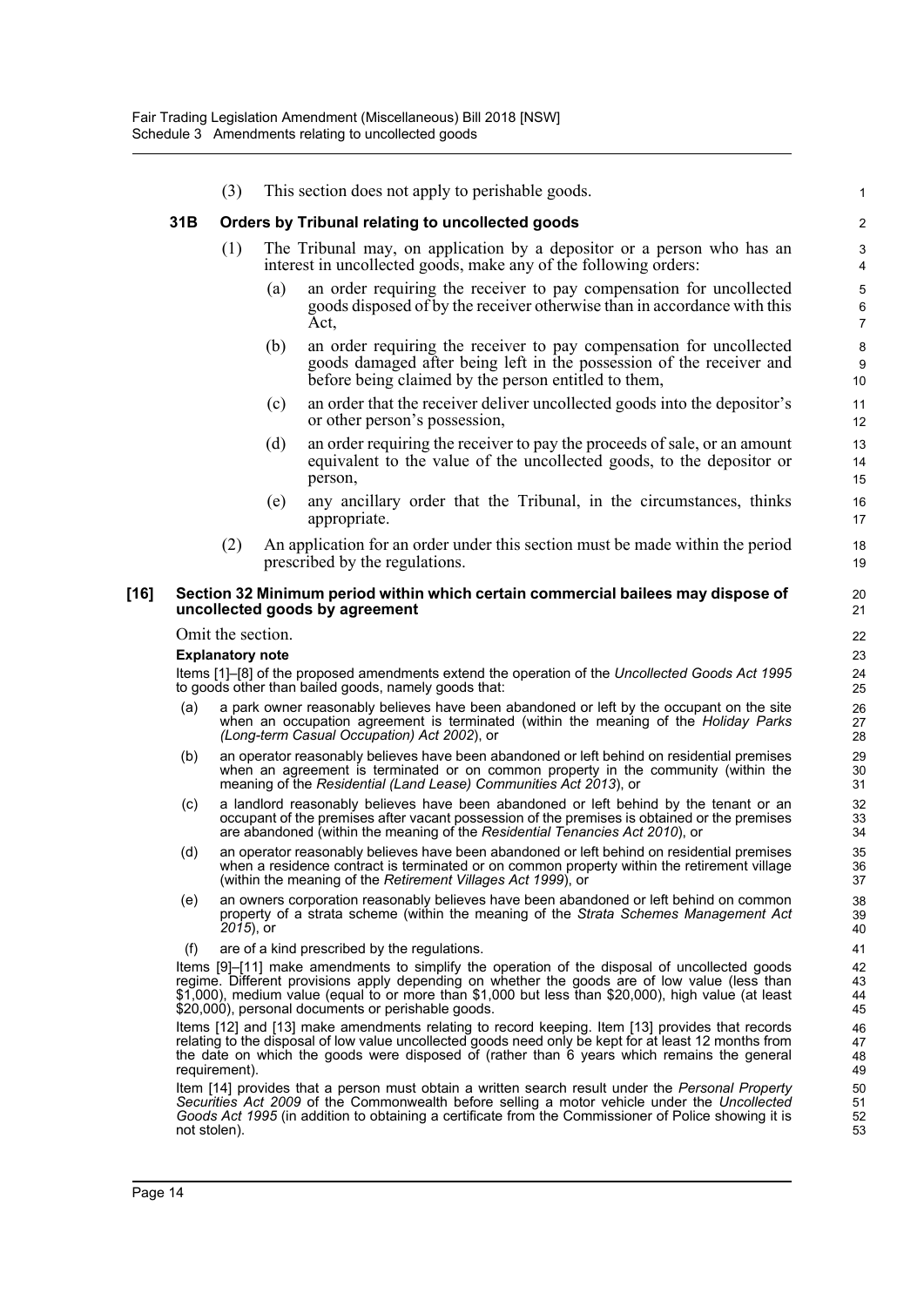|       | Item [15] enables the Civil and Administrative Tribunal to make orders regarding uncollected goods<br>and the disposal of uncollected goods.                                                                                                                                                                                                                                       |                 |
|-------|------------------------------------------------------------------------------------------------------------------------------------------------------------------------------------------------------------------------------------------------------------------------------------------------------------------------------------------------------------------------------------|-----------------|
|       | Item [16] repeals section 32 of the Uncollected Goods Act 1995 which provided that, in relation to<br>certain bailed goods, a provision of an agreement between a bailor and bailee that authorised the<br>bailee to dispose of uncollected goods was void if it gave the bailor less than 3 months to collect the<br>goods after the goods were ready for delivery to the bailor. | G<br>$\epsilon$ |
|       |                                                                                                                                                                                                                                                                                                                                                                                    |                 |
| 3.2   | <b>Uncollected Goods Regulation 2017</b>                                                                                                                                                                                                                                                                                                                                           | 7               |
|       | <b>Repeal</b>                                                                                                                                                                                                                                                                                                                                                                      | ε               |
|       | The Uncollected Goods Regulation 2017 is repealed.                                                                                                                                                                                                                                                                                                                                 | ς               |
|       | <b>Explanatory note</b>                                                                                                                                                                                                                                                                                                                                                            | 10              |
|       | The proposed amendment makes a consequential repeal.                                                                                                                                                                                                                                                                                                                               | 11              |
| 3.3   | Civil and Administrative Tribunal Act 2013 No 2                                                                                                                                                                                                                                                                                                                                    | 12              |
|       | <b>Schedule 4 Consumer and Commercial Division</b>                                                                                                                                                                                                                                                                                                                                 | 13              |
|       | Insert at the end of clause $3(1)$ :                                                                                                                                                                                                                                                                                                                                               | 14              |
|       | <b>Uncollected Goods Act 1995</b>                                                                                                                                                                                                                                                                                                                                                  | 15              |
|       | <b>Explanatory note</b><br>The proposed amendment to the <i>Civil and Administrative Tribunal Act 2013</i> gives the Consumer and                                                                                                                                                                                                                                                  | 16<br>17        |
|       | Commercial Division of the Civil and Administrative Tribunal functions in relation to the Uncollected<br>Goods Act 1995.                                                                                                                                                                                                                                                           | 18<br>19        |
| 3.4   | Holiday Parks (Long-term Casual Occupation) Act 2002 No 88                                                                                                                                                                                                                                                                                                                         | 20              |
| [1]   | Part 8, heading                                                                                                                                                                                                                                                                                                                                                                    | 21              |
|       | Omit "and goods".                                                                                                                                                                                                                                                                                                                                                                  | 22              |
| $[2]$ | Sections 31 and 34-36                                                                                                                                                                                                                                                                                                                                                              | 23              |
|       | Omit the sections.                                                                                                                                                                                                                                                                                                                                                                 | 24              |
|       | <b>Explanatory note</b>                                                                                                                                                                                                                                                                                                                                                            | 25              |
|       | The proposed amendments make consequential repeals.                                                                                                                                                                                                                                                                                                                                | 26              |
| 3.5   | <b>Holiday Parks (Long-term Casual Occupation) Regulation 2017</b>                                                                                                                                                                                                                                                                                                                 | 27              |
|       | <b>Repeal</b>                                                                                                                                                                                                                                                                                                                                                                      | 28              |
|       | The Holiday Parks (Long-term Casual Occupation) Regulation 2017 is repealed.                                                                                                                                                                                                                                                                                                       | 29              |
|       | <b>Explanatory note</b><br>The proposed amendment makes a consequential repeal.                                                                                                                                                                                                                                                                                                    | 30<br>31        |
|       |                                                                                                                                                                                                                                                                                                                                                                                    |                 |
| 3.6   | Residential (Land Lease) Communities Act 2013 No 97                                                                                                                                                                                                                                                                                                                                | 32              |
| [1]   | Part 11, Division 7, heading                                                                                                                                                                                                                                                                                                                                                       | 33              |
|       | Omit "and goods".                                                                                                                                                                                                                                                                                                                                                                  | 34              |
| [2]   | Section 143 Home or goods abandoned after site agreement is terminated                                                                                                                                                                                                                                                                                                             | 35              |
|       | Omit the section.                                                                                                                                                                                                                                                                                                                                                                  | 36              |
|       | <b>Explanatory note</b>                                                                                                                                                                                                                                                                                                                                                            | 37              |
|       | The proposed amendments make consequential repeals.                                                                                                                                                                                                                                                                                                                                | 38              |